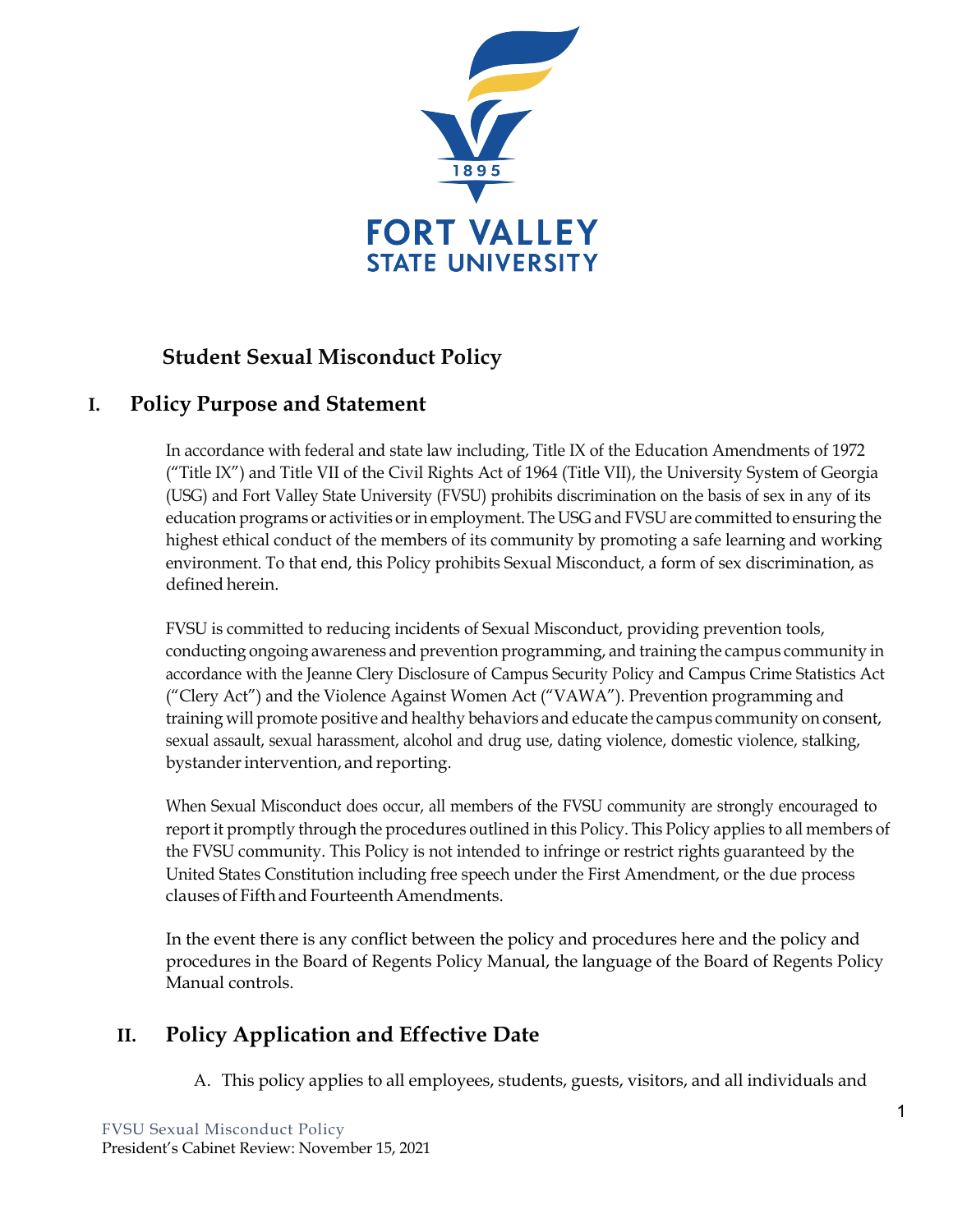organizations doing business on behalf of or with FVSU.

- B. All reports of sexual misconduct alleged to have been committed by a student must be handled consistently with this policy.
- C. All reports of Sexual Misconduct alleged to have been committed by a non-student member of the FVSU community will be addressed and/or resolved through FVSU's and the Board of Regents' applicable policies for discipline of non-students.
- D. This policy is effective **November 15, 2021.**

# **III. Definitions and Prohibited Conduct**

 **Board of Regents ("BOR"):** The governing body of the University System of Georgia

**Confidential Employees:** Institution employees who have been designated by the institution to talk with a Complainant or Respondent in confidence. Confidential Employees must only report that the incident occurred and provide date, time, location, and name of the Respondent (if known) without revealing any information that would personally identify the alleged victim. This minimal reporting must be submitted in compliance with Title IXand the Clery Act. Confidential Employees may be required to fully disclose details ofan incident in order to ensure campus safety.

**Consent:** Words or actions that show a knowing and voluntary willingness to engage in mutually agreed- upon sexual activity. Consent cannot be gained by force, intimidation or coercion; by ignoring or acting in spite of objections of another; or by taking advantage of the incapacitation of another where the respondentknows or reasonably should have known of such incapacitation. Minors under the age of 16 cannot legally consent under Georgia law.

Consent is also absent when the activity in question exceeds the scope of consent previously given. Past consent does not imply present or future consent. Silence or an absence of resistance does not imply consent.

Consent can be withdrawn at any time by a party by using clear words or actions.

 **Community:** Students, faculty, and staff, as well as contractors, vendors, visitors and guests.

 **Complainant:** An individual who is alleged to have experienced conduct that violates this Policy.

**Dating Violence:** Violence committed by a person who is or has been in a social relationship of a romantic or intimate nature with the alleged victim. The existence of such relationship shall be determined based on the totality of the circumstances including, without limitation to: (1) the length of the relationship; (2) the type of relationship; and (3) the frequency of interaction between the persons involved in the relationship.

Dating violence includes, but is not limited to, sexual or physical abuse or the threat of such abuse. Datingviolence does not include acts covered under the definition of Domestic Violence.

**Domestic Violence:** Violence committed by a current or former spouse or intimate partner of the alleged victim; by a person with whom the alleged victim shares a child in common; by a person who is cohabitating with, or has cohabitated with, the victim as a spouse or intimate partner, or by a person similarly situated to a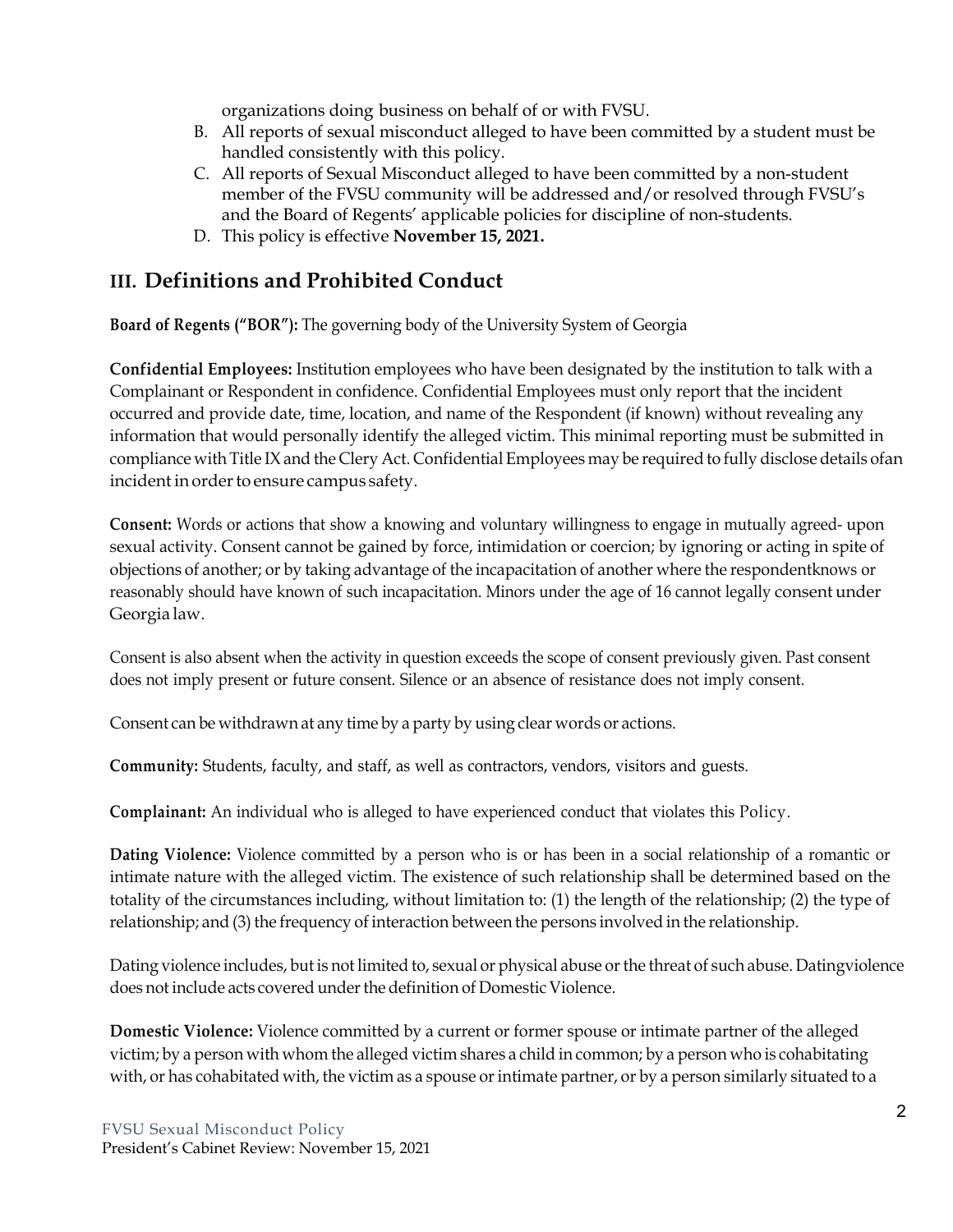spouse of the alleged victim.

**Incapacitation:** The physical and/or mental inability to make informed, rational judgments. It can result from mental disability, sleep or any state of unconsciousness, involuntary physical restraint, status as a minor under the age of 16, or from intentional or unintentional taking of alcohol and/or other drugs. Whether someone is incapacitated is to be judged from the perspective of an objectively reasonable person.

**Nonconsensual Sexual Contact:** Any physical contact with another person of a sexual nature without the person's consent. It includes but is not limited to the touching of a person's intimate parts (for example, genitalia, groin, breasts, or buttocks); touching a person with one's own intimate parts; or forcing a person totouch his or her own or another person's intimate parts. This provision also includes "Fondling" as defined by the Clery Act.

**Nonconsensual Sexual Penetration:** Any penetration of the vagina, anus, or mouth by a penis, object, tongue, finger, or other body part; or contact between the mouth of one person and the genitals or anus of another person. This provision also includes "Rape, Incest, and Statutory Rape" as defined by the Clery Act.

 **Privileged Employees:** Individuals employed by the institution to whom a complainant or alleged victim may talk in confidence, as provided by law. Disclosure to these employees will not automatically trigger an investigation against the complainant's or alleged victim's wishes. Privileged Employees include those providing counseling, advocacy, health, mental health, or sexual-assault related services (e.g., sexual assault resource centers, campus health centers, pastoral counselors, and campus mental health centers) or as otherwise provided by applicable law. Exceptions to confidentiality exist where the conduct involves suspected abuse of a minor (in Georgia, under the age of 18) or otherwise provided by law, such as imminent threat of serious harm.

**Rape:** Penetration, no matter how slight, of the vagina or anus, with any body part or object, or oral penetration by a sex organ of another person, without consent. This offense includes rape of both males and females.

**Reasonable Person:** An individual who is objectively reasonable under similar circumstances and with similar identities to the person being evaluated by the institution.

**Reporter:** An individual who reports an allegation of conduct that may violate this Policy but who is not aparty to the complaint.

**Respondent:** An individual who is alleged to have engaged in conduct that violates this Policy.

**Responsible Employees:** Those employees who must promptly and fully report complaints of or information regarding sexual misconduct to the Title IX Coordinator. Responsible Employees include any administrator, supervisor, faculty member, or other person in a position of authority who is not a Confidential Employee or Privileged Employee. Student employees who serve in a supervisory, advisory, or managerial role are in a position of authority for purposes of this Policy (e.g., teaching assistants, residential assistants, student managers, orientation leaders).

**Sexual Assault**: Any sexual act directed against another person, without consent, including instances where an individual is incapable of giving consent.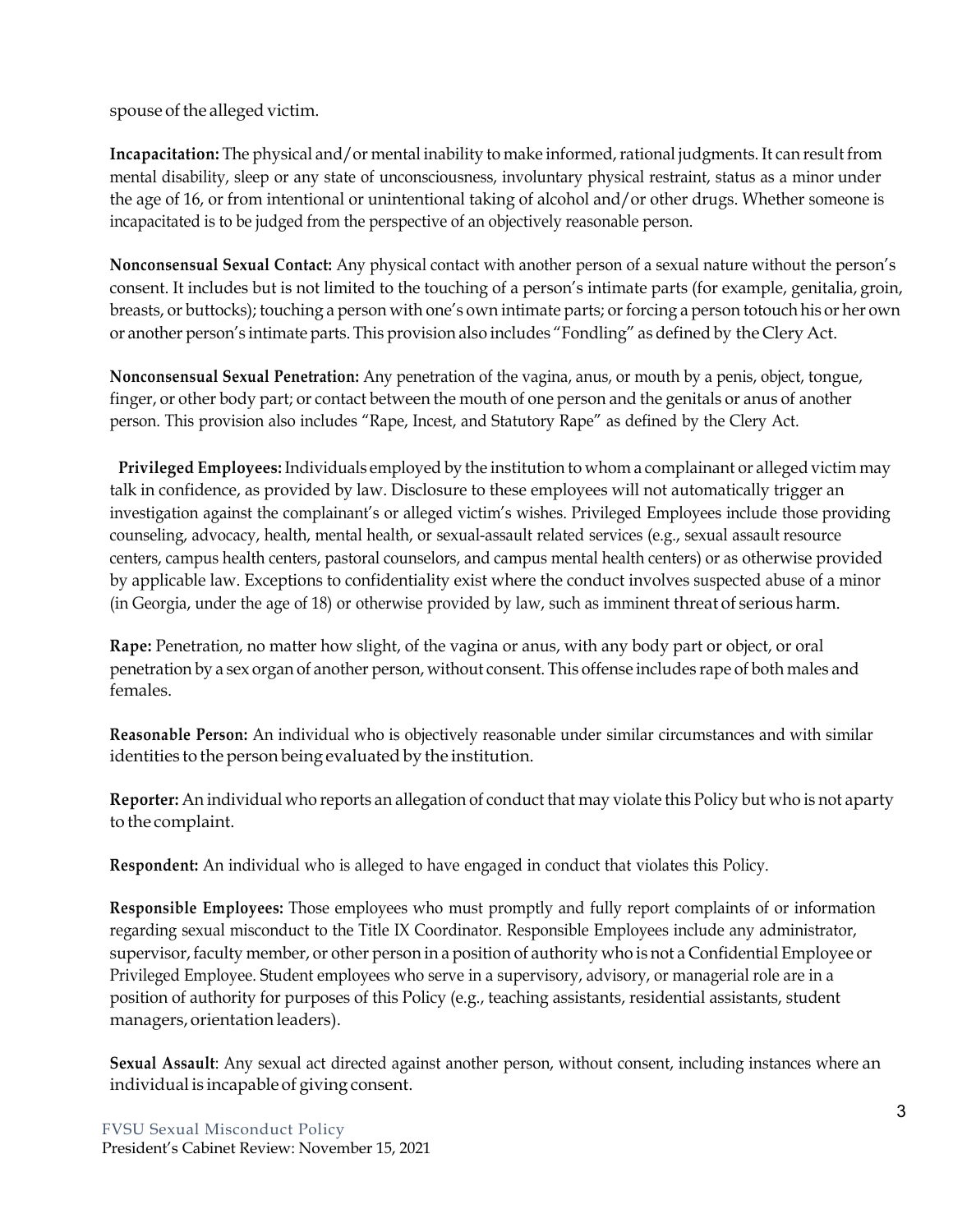**Sexual Exploitation:** Taking non-consensual or abusive sexual advantage of another for one's own advantage or benefit, or for the benefit or advantage of anyone other than the one being exploited.

Examples of sexual exploitation may include, but are not limited to, the following:

1. Invasion of sexual privacy;

- 2. Prostituting another individual;
- 3. Non-consensual photos, video, or audio of sexual activity;

4. Non-consensual distribution of photo, video, or audio of sexual activity, even if the sexual activity or capturing of the activity was consensual;

5. Intentional observation of nonconsenting individuals who are partially undressed, naked, or engaged in sexual acts;

- 6. Knowingly transmitting an STD or HIV to another individual through sexual activity;
- 7. Intentionally and inappropriately exposing one's breasts, buttocks, groin, or genitals in non-consensual circumstances; and/or
- 8. Sexually-based bullying.

**Sexual Harassment (Student on Student):** Unwelcome verbal, nonverbal, or physical conduct based on sex (including gender stereotypes), determined by a Reasonable Person to be so severe, pervasive, and objectively offensive that it effectively denies a person equal access to participate in or to benefit from an institutional education program or activity in violation of Title IX.

**Sexual Harassment (Other Than Student on Student)**: Unwelcome verbal, nonverbal, or physical conduct,based on sex (including gender stereotypes), that may be any of the following:

- 1. Implicitly or explicitly a term or condition of employment or status in a course, program, or activity;
- 2. A basis for employment or educational decisions; or
- 3. Is sufficiently severe, persistent, or pervasive to interfere with one's work or educational performance creatingan intimidating, hostile, or offensive work or learning environment, or interfering with or limiting one's ability to participate in or to benefit from an institutional program or activity.

The USG also prohibits unwelcome conduct determined by a Reasonable Person to be so severe, pervasive and objectively offensive that it effectively denies a person equal access to a USG education program or activity in violation of Title IX.

**Sexual Misconduct:** Includes, but is not limited to, such unwanted behavior as dating violence, domestic violence, nonconsensual sexual contact, nonconsensual sexual penetration, sexual exploitation, sexual harassment and stalking.

**Stalking:** Engaging in a course of conduct directed at a specific person that would cause a reasonable person to fear for their safety or the safety of others or suffer substantial emotional distress.

Forthe purposes of this definition: 1. Course of conduct means two or more acts, including, but not limited to,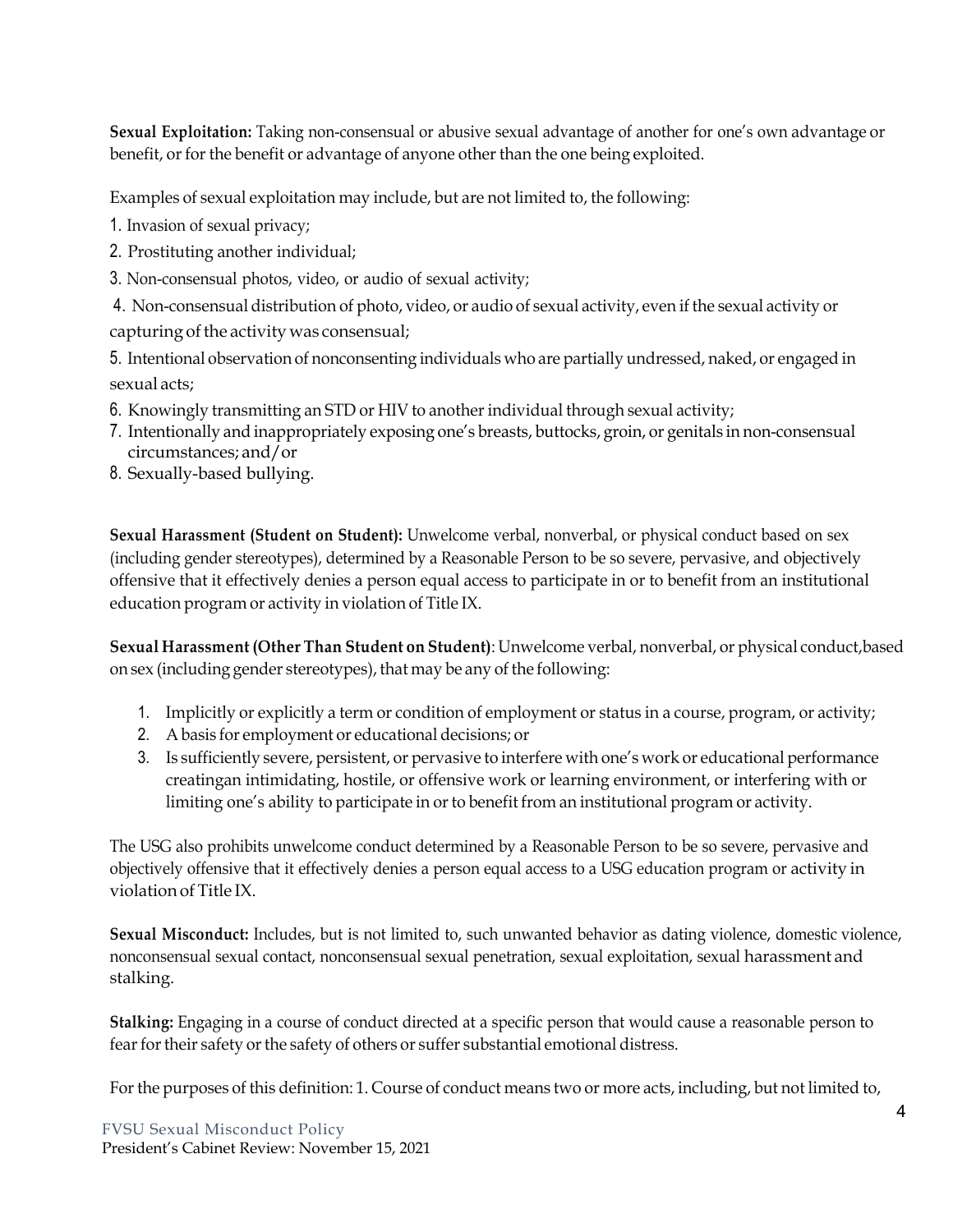acts in which the stalker directly, indirectly, orthrough third parties, by any action, method, device, or means, follows, monitors, observes, surveils, threatens, or communicates to or about a person, or interferes with person's property. 2. Substantial emotional distress means significant mental suffering or anguish that may but does not necessarily, require medical or other professional treatment or counseling.

**Statutory Rape:** Sexual intercourse with a person who is underthe statutory age of consent. The statutoryage for sexual consent in the state of Georgia is age 16.

**Title IX Coordinator ("Coordinator"):** Person who is responsible for monitoring FVSU's compliance with Title IX, oversees investigation and adjudication of complaints, and delivers Title IX training to the FVSU community.

**Title IX Sexual Harassment:** Conduct on the basis of sex that satisfies one or more of the following:

- 1. Conditioning the provision of aid, benefit, or service of the institution on an individual's participation in unwelcome sexual conduct (quid pro quo harassment);
- 2. Unwelcome conduct determined by a reasonable person to be so severe, pervasive, and objectively offensive that it effectively denies a person equal access to the recipient's education program or activity; or
- 3. Sexual assault as defined by the Clery Act and dating violence, domestic violence, or stalkingas defined by VAWA Amendments.

The alleged conduct must have occurred in the United States on or at an institution sponsored or affiliated event where the institution exercises substantial control over both the Respondent and the context, or in the buildings owned or controlled by a student organization that is officially recognized by FVSU.

# **IV. Reporting Sexual Misconduct**

USG and FVSU encourages the reporting of all Sexual Misconduct as soon as possible. While there is no statute of limitations on an institution's ability to respond to a report, the ability to respond diminishes with time as information and evidence may be more difficult to secure.

### A. **Institutional Reports**

An institutional (FVSU) report occurs when the university has notice of a complaint. While there is no statute of limitations on FVSU's ability to respond to a report, the ability to respond diminishes with time as information and evidence may be more difficult to secure. Notice occurs in two instances:

- 1. When a Responsible Employee receives a complaint; or
- 2. When the Title IX Coordinator receives a complaint.

Any individual may make a report, but FVSU does not have notice of the report until information is known to a Responsible Employee or the Title IX Coordinator. Complainants, or anyone with knowledge of sexual misconduct, may file a report with a Responsible Employee or the Title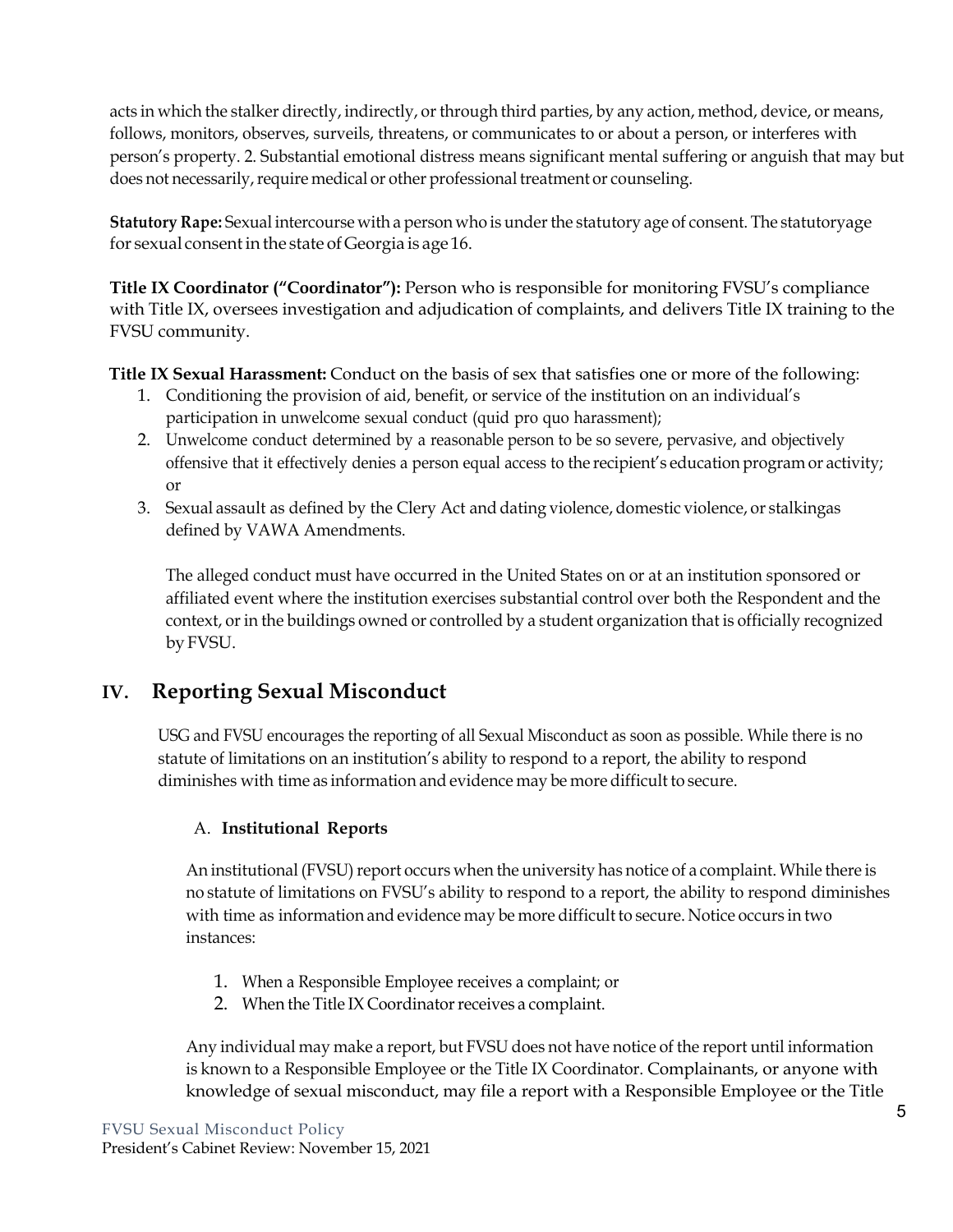IX Coordinator. The Responsible Employees must provide a complete reporting of all information known to them to the Title IX Coordinator. Responsible Employees informed about sexual misconduct allegations should not attempt to resolve the situation but must notify and report all relevant information to the Title Coordinator as soon as practicable. The report may be made directly to the Title IX Coordinatorin multiple formats to include:

- In writing by completing the online form or obtaining the form by requesting via email at titleIX@fvsu.edu
- Phone: 478-825-4284 or 478-662-6901
- Fax: 478-827-3100
- Mail-FVSU Office of Legal and Government Affairs 1005 State University Drive, Fort Valley, GA 31030
- In person: Office of Legal and Government Affairs,  $1<sup>st</sup>$  Floor Huntington Hall or  $1<sup>st</sup>$ Floor of Troup Building, Fort Valley, GA 31030
- USG Ethics Hotline or you can also make a report via telephone by calling the number below toll-free 24hours a day, 7 days a week: 1-877-516-3466.

Upon receiptof an institutional report, the Title IX Coordinator will contactthe Complainant. The Title IX Coordinator will discuss the availability of supportive measures, the invitation to discuss the Complainant's wishes with respect to implementation of supportive measures and explain the process of filing a complaint. An institutional report does not automatically prompt an investigation.

The Title IX Coordinator's identity and contact information shall be published by FVSU prominently on the University website, as well as in any relevant publication. The Title IX Coordinator shall notify the University System Director of any allegation(s) of sexual misconduct that could, standing alone as reported, lead to the disciplinary suspension or expulsion of the Respondent(s). The System Director will work with FVSU to determine whether any support services or interim measure(s) are necessary and to assign an investigator who will work under the direction of the System Director or designee, if directed by the System Director. If an allegation is not initially identified as one that would lead to the disciplinary suspension or expulsion of the respondent(s), but facts arise during the course of the investigation that could lead to the Respondent's disciplinary suspension or expulsion, the Title IX Coordinator shall notify the System Director or designee. The System Director shall have the discretion to oversee the handling of the complaint.

There is no specific information required to constitute a report; however, the report should contain as much information as can be provided. Reporting options can be found above and on the Title IX website.

#### B. **Confidential Reports**

Confidential Employees or Privileged Employees may receive reports of sexual -based misconduct without the requirement to report that information to the Title IX Coordinator, except as dictated by law or professional standards. Upon request by the Complainant, Confidential Employees and Privilege Employees may make a report to the Title IX Coordinator within the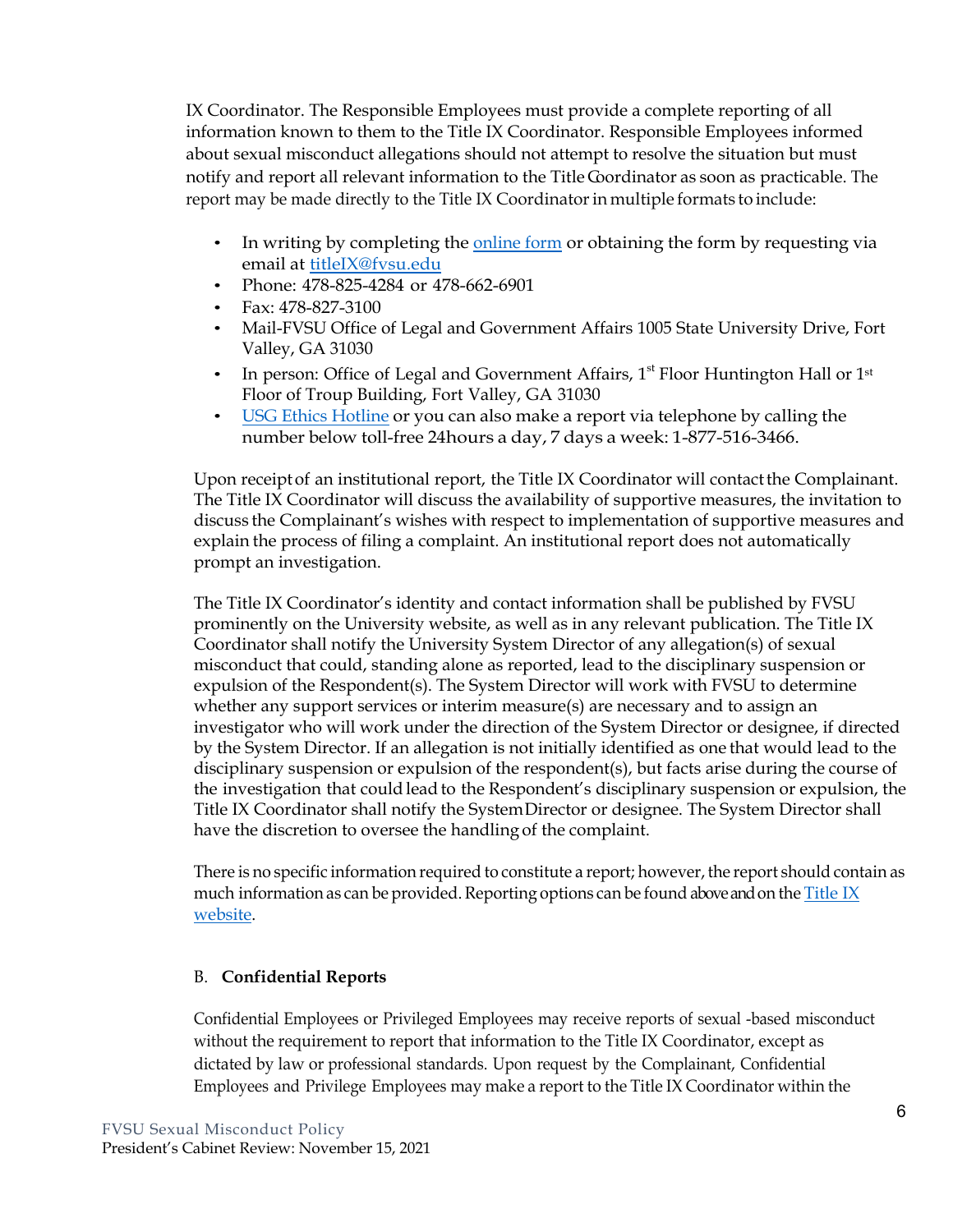degree of specificity dictated by the Complainant.

Nothing in this provision shall prevent an FVSU employee who is otherwise obligated by law (i.e. the CleryAct) to report information or statistical data as required.

## C. **Law Enforcement Reports**

Because Sexual Misconduct may constitute criminal activity, a Complainant also has the option, should the. Complainant so choose, of filing a report with campus or local police, for the Complainant's own protection and that of the surrounding community. The university may assist the Complainant in reporting the situation to law enforcement officials. Filing a criminal report does not automatically constitute an institutional report.

Law Enforcement Reports can be made by contacting FVSU Police Department at 478-825-6211 or by dialing 9-1-1.

## D. **Anonymous Reports**

FVSU provides a mechanism by which individuals can report incidents of alleged sexual misconduct anonymously. Individuals should understand, however, that it will be more difficult for the university to respond and to take action upon anonymous reports.

Anonymous reports filed at www.fvsu.edu/say-something, Sexual Misconduct online form or USG Ethics Hotline

## E. **Complaint Consolidation**

FVSU may consolidate complaints as to allegations of Sexual Misconduct against more than one Respondent, by more than one Complainant against one or more Respondents, or cross-complaints between parties, where the allegations of sexual misconduct arise out of the same facts or circumstances.

Parties shall have the opportunity to request or object to the consolidation; however, the university shall havethe authority to make the final determination. For the purpose of this Policy consolidation may occur duringthe investigation and/or the adjudication phases of the sexual misconduct process.

### F. **Retaliation**

Anyone who has made a report or complaint, provided information, assisted, participated, or refused to participate in any manner in the Sexual Misconduct Process, shall not be subjected to retaliation. Anyone who believes that they have been subjected to retaliation should immediately contact the Title IX Coordinator. Any person found to have engaged in retaliation in violation of this Policy shall be subject to disciplinary action.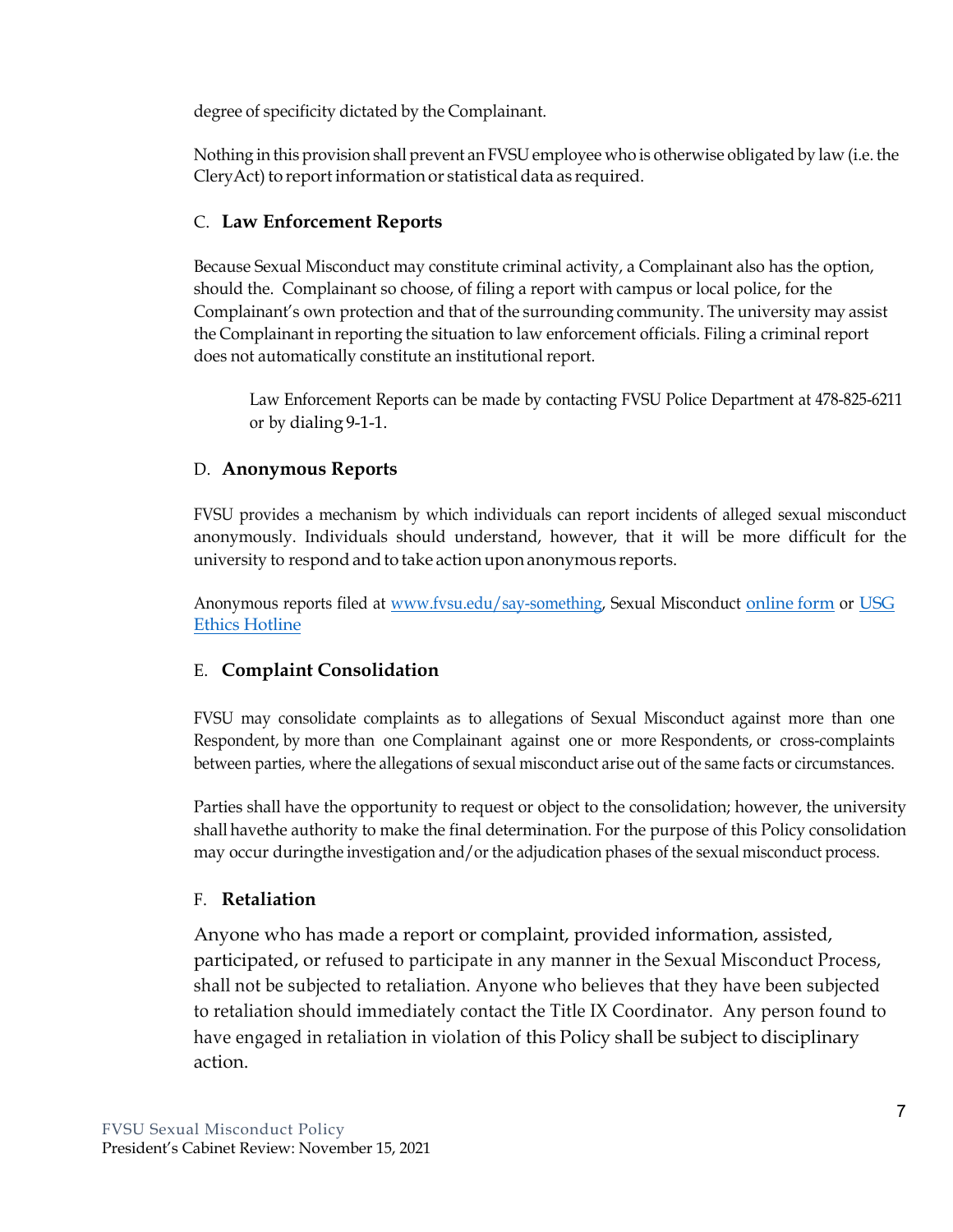### G. **False Complaints**

Individuals are prohibited from knowingly making false statements or knowingly submitting false information to a USG system or university official. Any person found to have knowingly submitted false complaints, accusations, or statements, including during a hearing, in violation of this Policy shall be subject to appropriate disciplinary action (up to and including suspension or expulsion) and adjudicated under the appropriate university process.

#### H. **Amnesty**

Individuals should be encouraged to come forward and to report Sexual Misconduct notwithstanding their choice to consume alcohol or to use drugs. Information reported by a student during an investigation concerning the consumption of drugs or alcohol will not be used against the particular student in a disciplinary proceeding or voluntarily reported to law enforcement; however, students may be provided with. resources on drug and alcohol counseling and/or education, as appropriate. Nevertheless, these students may be required to meet with staff members in regards to the incident and may be required to participate in appropriate educational program(s). The required participation in an educational program underthis amnestyprocedure will not be considered a sanction.

Nothing in this amnesty provision shall prevent an institution staff member who is otherwise obligated by law(the Clery Act) to report information or statistical data as required.

## **V. Responding to Reports of Sexual Misconduct**

#### A. **Initial Evaluation of Sexual Misconduct Reports**

Upon notice of the alleged Sexual Misconduct, the Title IX Coordinator will assess whether a formal investigation, informal resolution, or dismissal would be appropriate. In making this determination, the Title IX Coordinator will assess whether the allegations(s), if true, would rise to the level of prohibited conduct, whether a Formal Complaint must be filed, whether an investigation is appropriate in light of the circumstances, whether the parties prefer an informal resolution, and whether any safety concerns exist for the campus community. The need to issue a broader warning to the community in compliance with the Clery Act shall be assessed in compliance with federal law.

#### B. **Complaint Dismissal**

FVSU may dismiss complaints on the following grounds:

- 1. The alleged conduct, even if proved, would not constitute sexual misconduct;
- 2. The Complainant notifies the Title IX Coordinator in writing that he or she would like to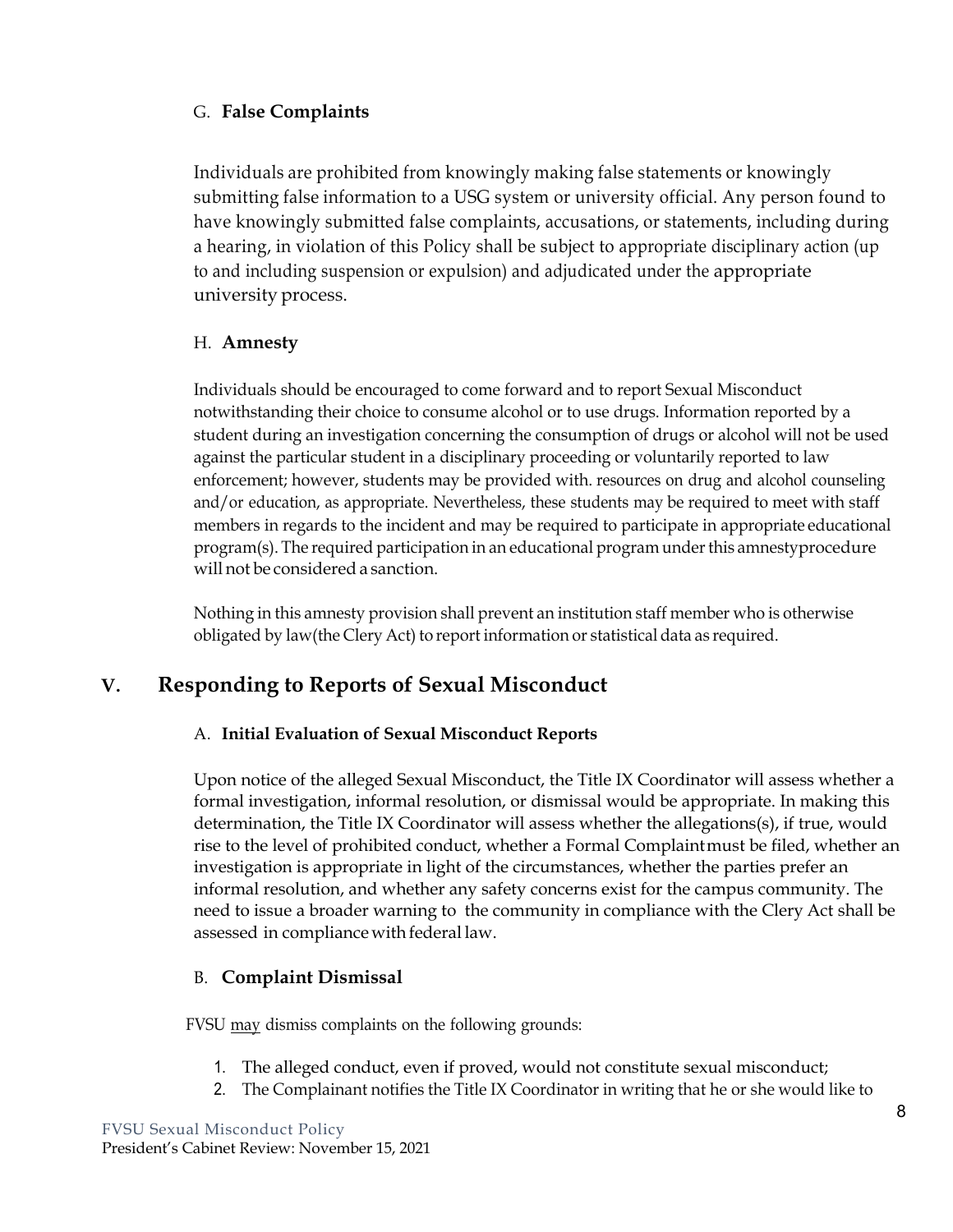withdraw the complaint;

- 3. The Respondent is no longer enrolled or employed by the university; or
- 4. There are circumstances that prevent the university from gathering evidence sufficient to reach adetermination regarding the complaint.

If FVSU finds that the complaint be dismissed, either party shall have a right to appeal the decision on any the following bases:

- 1. Procedural irregularity that affected the outcome of the matter;
- 2. New evidence that has not reasonably available at the time the determination regarding responsibility or dismissal was made, that could affect the outcome of the matter; and
- 3. The Title IX Coordinator had a conflict of interest or bias for or against complainants or respondents generally or the individual complainant or respondent that affected the outcome of the matter

#### **Procedure:**

The appeal must be made in writing to the Vice President of Student Affairs (the "Vice President") or his or her designee within three (3) days of the Notice of Dismissal. The Title IX Coordinator shall notify the other party in writing when an appeal is filed. The non-filing party shall then have three (3) days from the date of notice to submit a written response in support of, or challenging, the outcome.

The Vice President or his or her designee shall conclude his or her review of the written appeal and written response within ten (10) days of receipt of the written response or the time allotted to file a written response by either affirming the Title IX Coordinator's decision to dismiss the complaint or by sending the complaint back to the Title IX Coordinator to initiate a formal investigation or informal resolution. If the Vice President is not present on campus the first day he or she is sent the written appeal and written response, then time to review and respond shall not start until he or she returns to campus.

#### C. **Confidentiality.**

Where a Complainant requests that the Complainant's identity be withheld, or the allegation(s)not be investigated, the Title IX Coordinator should consider whether such request(s) can be honored in a manner consistent with the institution's obligations to promote a safe and nondiscriminatory environment. The institution should inform the Complainantthat FVSU cannot guarantee confidentiality. Honoring a Complainant's request for confidentialityshall not prevent FVSU from reporting information or statistical data as required by law, including the Clery Act.

#### D. **Support Services**

Once the Title IX Coordinator has received information regarding an allegation of Sexual Misconduct, the parties will be provided written information about support services. Support services are non-disciplinary,non-punitive, individualized services offered as appropriate, as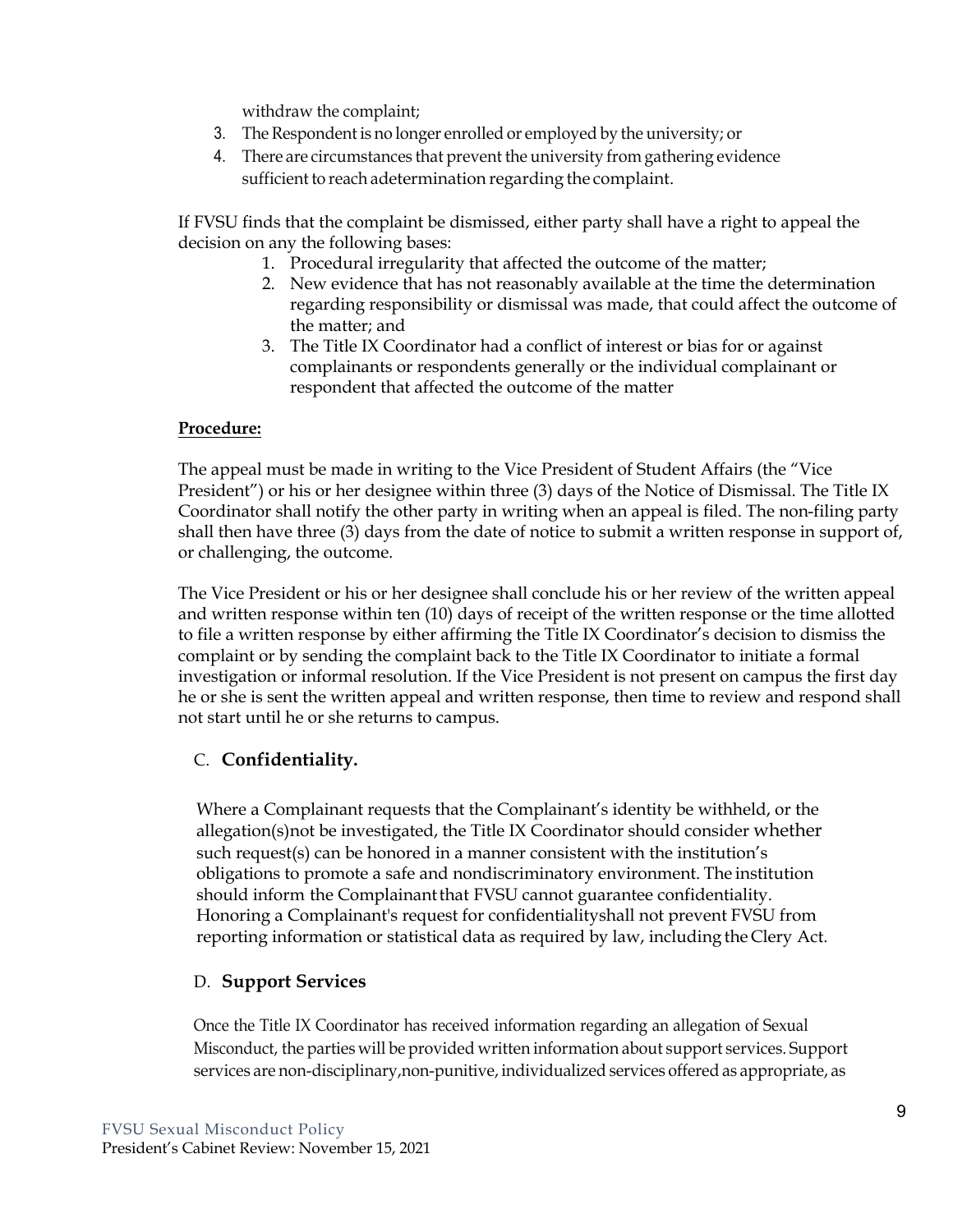reasonably available, and without charge that are made available to the Complainant and Respondent before or after the filing of a complaint or where no complaint has been filed. Support services include counseling, advocacy, housing assistance, academic support, disability services, health and mental services, and other services, available at the student's institution. Available support services are listed on FVSU's Title IX website.

#### E. **Interim Measures**

Interim measures may be implemented at any point after FVSU becomes aware of an allegation of sexual misconduct. These measures are designed to protect any student or other individual in the FVSU community. Such measures are also designed to restore or preserve equal access to the education program or activity without unreasonably burdening the other party, including measures designed to protect the safety of all parties or the campus community, or deter Sexual Misconduct and retaliation.

## F. **Emergency Removal**

Emergency removal should only occur where necessary to maintain safety and should be limited to those situations where the Respondent poses a serious and immediate danger orthreat to persons or property. When assessing whether a Respondent should be removed, the institution should consider the existence of a significant risk to the health or safety of the Complainant or Campus Community. Additionally, there should be a consideration of the nature, duration, and severity of the risk; the probability of potential injury, and whether less restrictive means can be used to mitigate the risk.

If an emergency removal is issued, the terms of the removal take effect immediately when the Respondent is given notice. Any incident of removal of a Respondent shall be done with the assistance of Campus Safety and/or the Office of Student Counseling & Outreach Services. FVSU must give the Respondent the opportunity to be heard on whether the Respondent's presence on campus poses a danger. The Respondent may submit a challenge of the emergency removal to the Vice President. Within three business days of receiving a challenge FVSU will determine whether the emergency removal should continue.

### G. **Jurisdiction**

FVSU shall take necessary and appropriate action to protect the safety and well-being of its community. Sexual misconduct allegedly committed is addressed by this Policy when the misconduct occurs on institution property, or at FVSU-sponsored or affiliated events, or offcampus, as defined by other Board or Regents or FVSU student conduct policies.

### H. **Advisors**

Both the Complainant and the Respondent, as parties to the matter, shall have the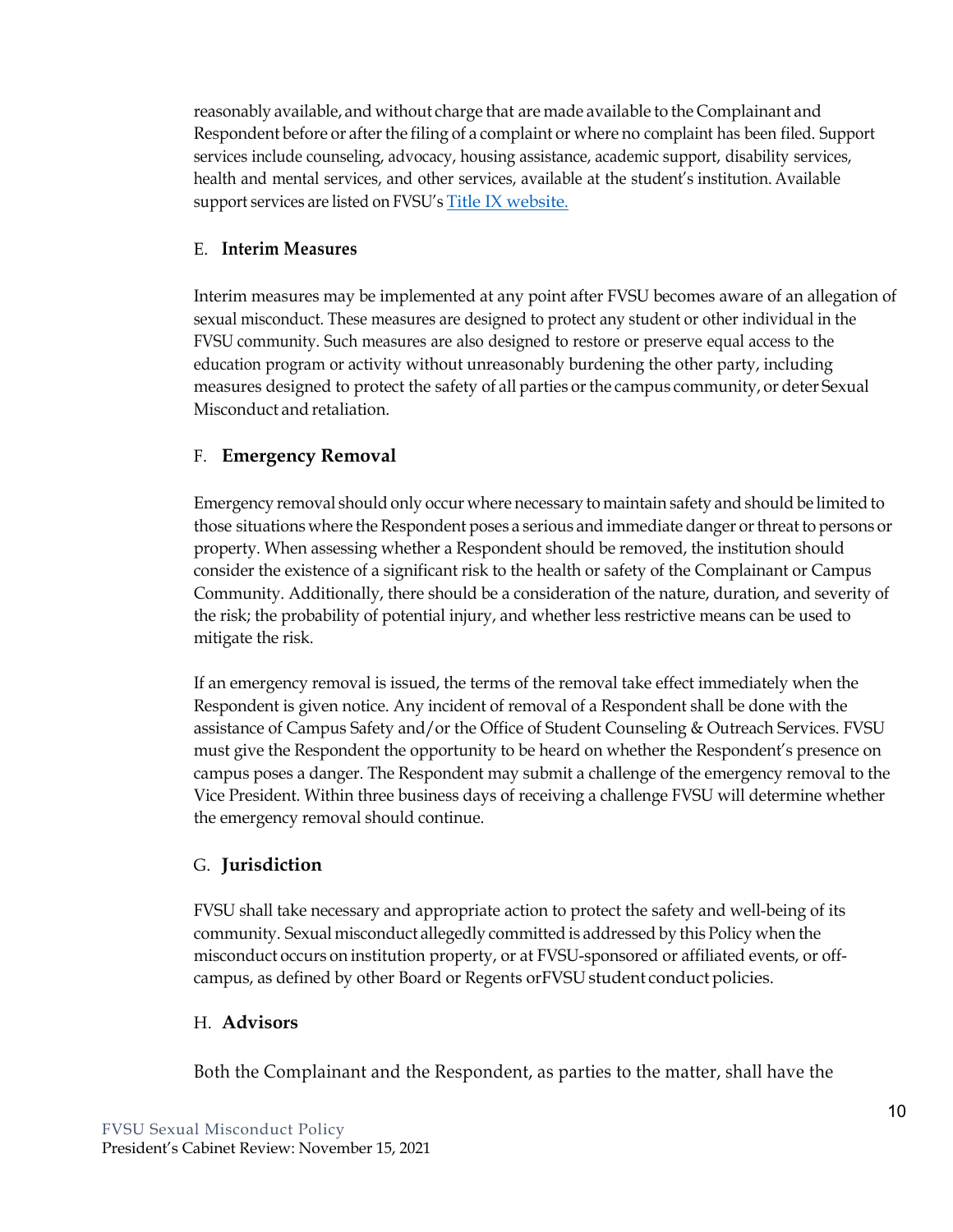opportunity to use an advisor (who may or may not be an attorney) of the party's choosing at the party's own expense. The advisor may accompany the party to all meetings and may provide advice and counsel to their respective party throughout the Sexual Misconduct process, including providing questions, suggestions and guidance to the party, but may not actively participate in the process except as outlined in  $\underline{BOR}$  6.7.4 (D). All communication during the Sexual Misconduct process will be between FVSU and the party and not the advisor. With the party's permission, the advisor may be copied on all communications.

### I. **Informal Resolutions**

Formal Complaints may be resolved informally, except in the instance of an allegation by a student against amember of the FVSU faculty or staff. The following must be met to proceed with the informal resolution process:

- 1. The parties have received written notice of the allegations
- 2. The parties have received written explanation of the informal process to include, but not limited to:
	- a. Written agreement of the parties to initiate the informal resolution process;
	- b. Written notice that the parties may withdraw from the process at any time prior to the agreement of theterms of the resolution;
	- c. Written notice that the final resolution precludes any further institutional actions on the allegations
- 3. FVSU has agreed to engage in the informal resolution process.

The Complainant(s) and the Respondent(s) have the option to end informal resolution discussions and request a formal process at any time before the terms of an informal resolution is reached. However, matters resolved informally shall not be appealable.

### J. **Timeframe**

Efforts will be made to complete the investigation and resolution within 120 business days. Temporary delays and limited extensions may be granted by FVSU for good cause throughout the investigation and resolution process. The parties will be informed in writing of any extension or delay and the applicable reason. The Title IX Coordinator, or his or her designee, shall keep the parties informed of the status of the investigation.

# **VI. Responding to Reports of Sexual Harassment Pursuant to Title IX**

The implementing of Title IX regulations requires special handling of complaints of sexual harassment, as defined in the regulations and listed below. The following section outlines the required specialized handling of these matters. Unless expressly mentioned in this section, other provisions of this Policy shall apply to all alleged SexualMisconduct.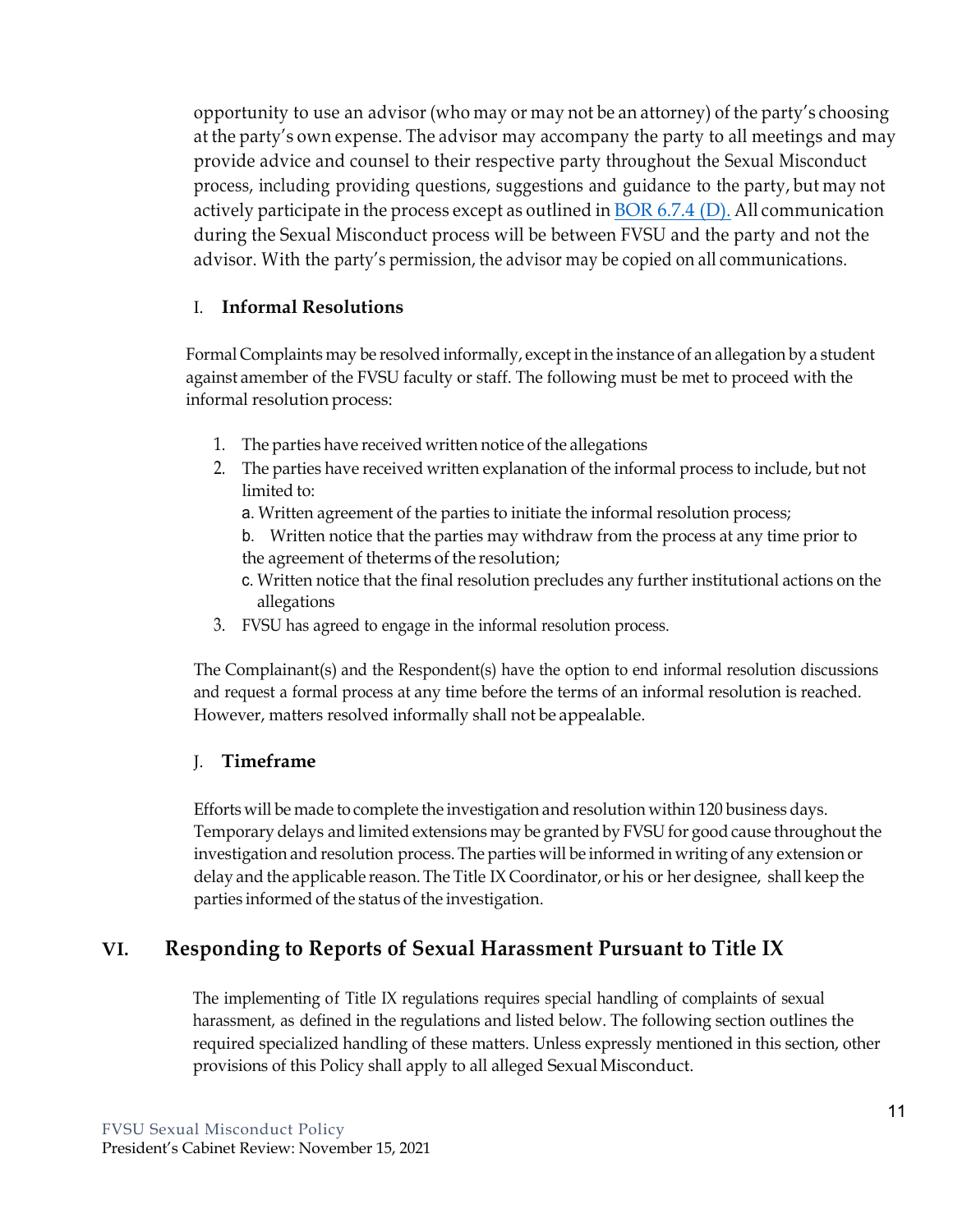## A. **Definition of Sexual Harassment**

Under Title IX, sexual harassment means conduct on the basis of sex that satisfies one or more of the following:

(1)An employee conditioning the provision of an aid, benefit, or service of the university on an individual's participation in unwelcome sexual conduct;

(2)Unwelcome conduct determined by a reasonable person to be so severe, pervasive, and objectively offensive that it effectively denies a person equal access to the university's education program or activity; or

(3)"Sexual assault" as defined by the Clery Act and "dating violence," "domestic violence," and "stalking" asdefined by the VAWA Amendments.

## B. **Jurisdiction of Title IX Sexual Harassment**

Alleged misconduct is addressed by Title IX when the misconduct occurs against a person in the United States on FVSU property, or at FVSU-sponsored or affiliated events where the university exercises substantial control over both the Respondent and the context, or in buildings owned or controlled by a student organization that is officially recognized by FVSU.

## C. **Formal Complaints**

A Formal Complaint is a written document filed by the Complainant or signed by the Title IX Coordinator alleging sexual harassment, as defined by Title IX and its implementing regulations, against a Respondent and requesting that the university open an investigation. In orderto file a Formal Complaint, the Complainant must be participating in or attempting to participate in the education program or activity of the university occurring within the United States at the time of the filing.

Formal Complaints can be made via:

- In writing by completing the online form or obtaining the form by requesting via email at titleIX@fvsu.edu
- Phone: 478-825-4284 or 478-662-6901
- Fax: 478-827-3100
- Mail-FVSU Office of Legal and Government Affairs 1005 State University Drive, Fort Valley, GA 31030
- In person: Office of Legal and Government Affairs,  $1<sup>st</sup>$  Floor Huntington Hall or  $1<sup>st</sup>$ Floor of Troup Building, Fort Valley, GA 31030
- USG Ethics Hotline or You can also make a report via telephone by calling the number below toll-free 24 hours a day, 7 days a week: 1-877-516-3430

## D. **Complaint Dismissal**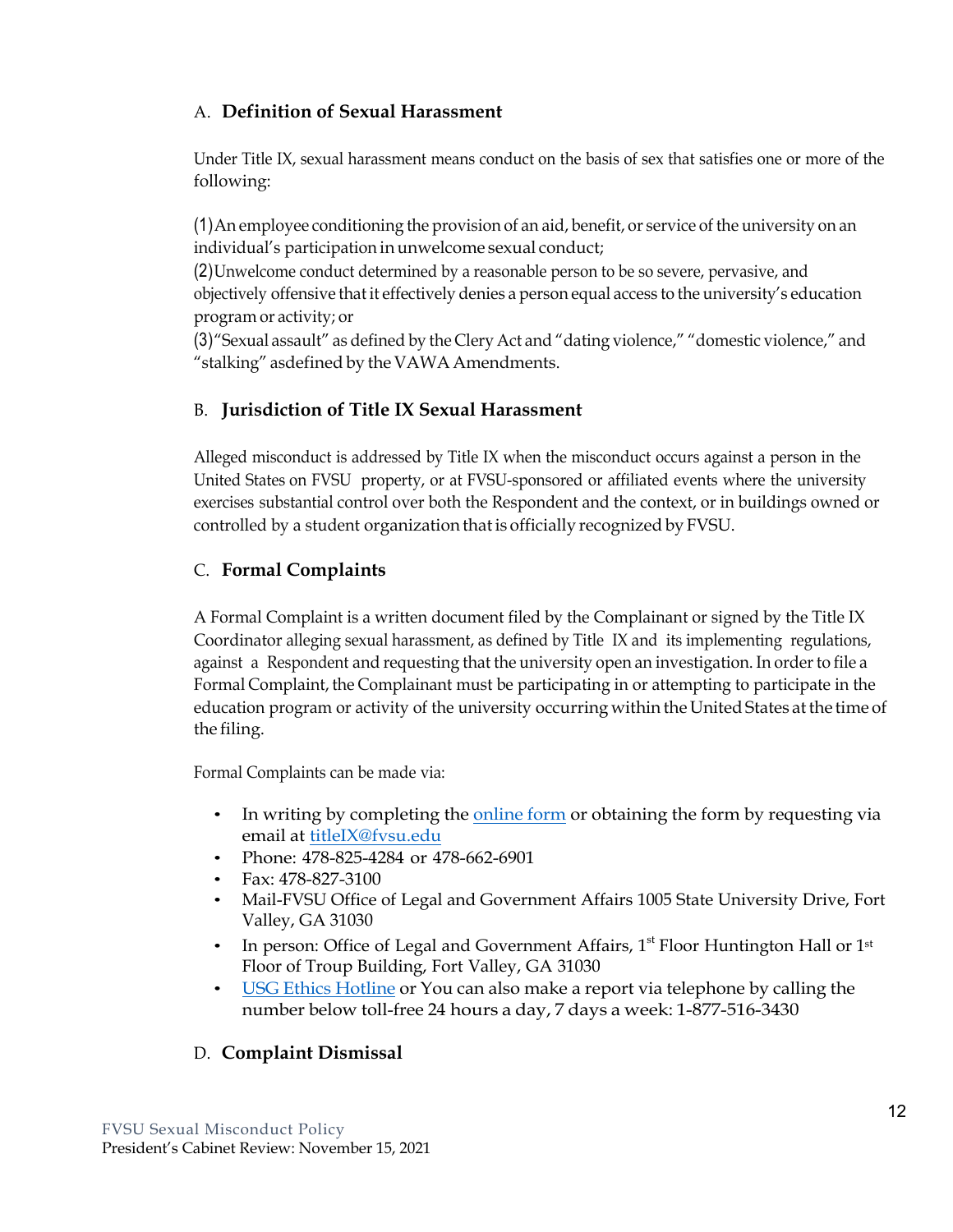FVSU **may** dismiss formal complaints on the following grounds:

- 1. The Complainant notifies the Title IX Coordinator in writing that he or she would like to withdraw the complaint;
- 2. The Respondent is no longer enrolled or employed by the university; or
- 3. There are circumstances that prevent the university from gathering evidence sufficient to reach adetermination regarding the complaint.

FVSU **must** dismiss formal complaint on the following grounds:

- 1. If the conduct alleged would not constitute sexual harassment as defined, even if proved;
- 2. Conduct did not occur in FVSU's education program or activity; or
- 3. Conduct did not occur against a person in the United States.

If FVSU finds that the formal complaint be dismissed, either party shall have a right to appeal the decision on any the following bases:

- 1. Procedural irregularity that affected the outcome of the matter;
- 2. New evidence that has not reasonably available at the time the determination regarding responsibility or dismissal was made, that could affect the outcome of the matter; and
- 3. The Title IX Coordinator had a conflict of interest or bias for or against complainants or respondents generally or the individual complainant or respondent that affected the outcome of the matter

#### **Procedure:**

The appeal must be made in writing to the Vice President of Student Affairs (the "Vice President") or his or her designee within three (3) days of the Notice of Dismissal. The Title IX Coordinator shall notify the other party in writing when an appeal is filed. The non-filing party shall then have three (3) days from the date of notice to submit a written response in support of, or challenging, the outcome.

The Vice President or his or her designee shall conclude his or her review of the written appeal and written response within ten (10) days of receipt of the written response or the time allotted to file a written response by either affirming the Title IX Coordinator's decision to dismiss the complaint or by sending the complaint back to the Title IX Coordinator to initiate a formal investigation or informal resolution. If the Vice President is not present on campus the first day he or she is sent the written appeal and written response, then time to review and respond shall not start until he or she returns to campus.

### E. **Advisors**

Both the Complainant and the Respondent, as parties to the matter, shall have the opportunity to use an advisor (who may or may not be an attorney) of the party's choosing. The advisor may accompany the party to all meetings and may provide advice and counsel to their respective party throughout the Sexual Misconduct process but may not actively participate in the process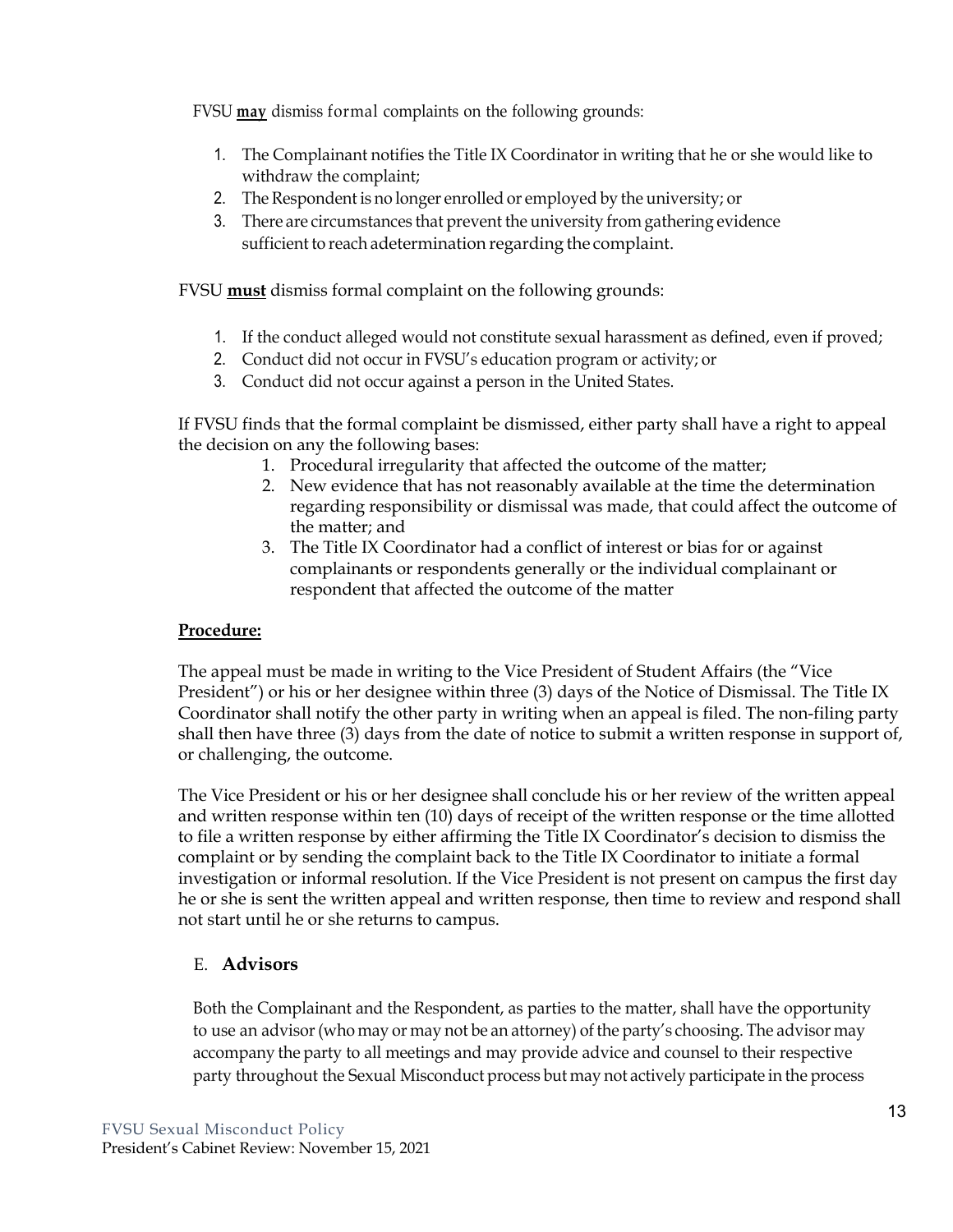except to conduct cross-examination at the hearing. If a party chooses not to use an advisor during the investigation, the university will provide an advisor for the purpose of conducting crossexamination on behalf of the relevant party.

All communication during the Sexual Misconduct process will be between FVSU and the party and not the advisor. The Title IX Investigator, will copy the party's advisor prior to the finalization of the investigation report when the institution provides the parties the right to inspect and review directly related information gathered during the investigation. With the party's permission, the advisor may be copied on all communications.

# **VII. Process for Investigating and Resolving Sexual Misconduct Reports and Sexual Harassment Reports Pursuant to Title IX**

Throughout any investigation and resolution proceeding, a party shall receive written notice of the alleged Sexual Misconduct, shall be provided an opportunity to respond, and shall be allowed the right to remain silent or otherwise not participate in or during the investigation and resolution process without an adverse inference resulting. If a party chooses to remain silent orotherwise not participate in the investigation or resolution process, the investigation and resolution processmay still proceed,and policy violations may result.

Until a final determination of responsibility, the Respondent is presumed to have not violated the Sexual Misconduct Policy. Prior to the finalization of the investigation report, timely and equal access to information directly related to the allegations that has been gathered during the investigation and may be used at the hearing will be provided to the Complainant, the Respondent, and a party's advisor (where applicable).

Formal judicial rules of evidence do not apply to the investigation process. Additionally, the standard of review throughout the Sexual Misconduct process is a preponderance of the evidence.

#### A. **Investigation Procedure**

1. The Title IX Investigator shall provide the parties shall with written notice of the: report/allegations with sufficient details, pending investigation, possible charges, possible sanctions, available support services and interim measures, and other rights under applicable institutional policies. For the purposes of this provision sufficient details include the identities of the parties involved if known, the conductallegedly constituting Sexual Misconduct, and the date and location of the alleged incident, if known. This information will be supplemented as necessary with relevant evidence collected during the investigation. The notice should also include the identity of any investigator(s) involved. Notice should be provided via institution email to the party's institution email.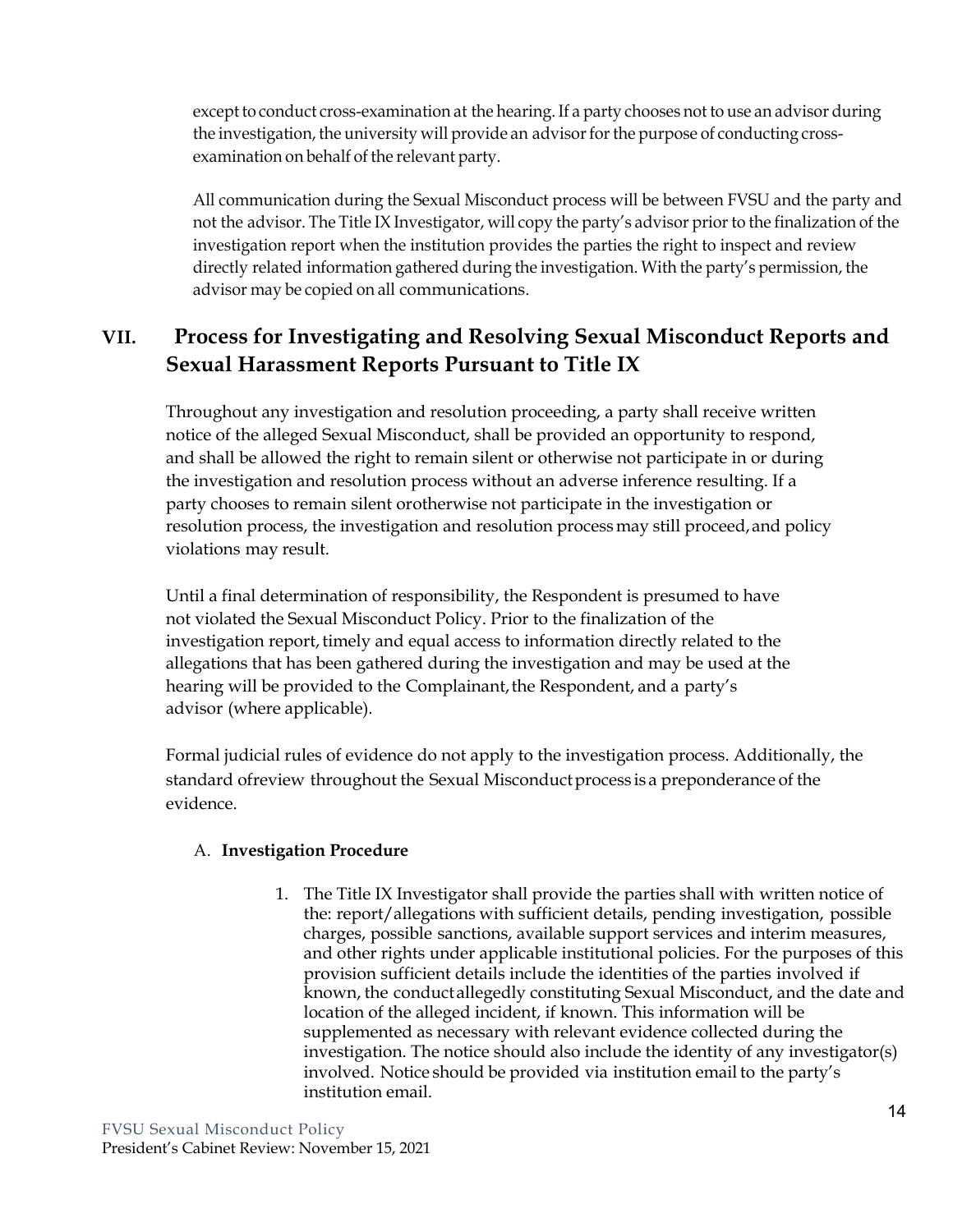- 2. Upon receipt of written notice, the parties shall have at least three (3) business days to respond in writing. In that response, the Respondent shall have the right to admit or deny the allegations, and to set forth a defense with facts, witnesses, and supporting materials. A Complainant shall have the right to respond to and supplement the notice. Throughout the Sexual Misconduct process the Complainant and the Respondent shall have the right to present witnesses and other inculpatoryand exculpatory evidence. If the Respondent admits responsibility, the processmay proceed to the sanctioning phase or may be informally resolved, if appropriate.
- 3. The Title IX Investigator shall conduct a thorough investigation and should retain written notes and/or obtain written or recorded statements from each interview. The Title IX Investigator shall also keep a record of any party's proffered witnesses not interviewed, along with a brief, written explanation of why the witnesses were not interviewed.
- 4. The Title IX Investigator shall not access, consider, disclose, or otherwise use a party's records made or maintained by a physician, psychiatrist, psychologist, or other recognized professional made in connection with the party's treatment unless theparty has provided voluntary written consent. This also applies to information protected by recognized legal privilege.
- 5. The initial investigation report shall be provided to the Complainant, the Respondent, and a party's advisor (if applicable).This report should fairly summarize the relevant evidence gathered during the investigation and clearly indicate any resulting charges or alternatively, a determination of no charges. For purposes of this Policy, a charge is not a finding of responsibility.
- 6. The Complainant and the Respondent shall have at least ten (10) calendar days to review and respond in writing to the initial investigation report and directly related information gathered during the investigation. The Title IX Investigator will review the Complainant's and the Respondent's written responses, if any, to determine whether further investigation or changes to the investigation report are necessary.
- 7. The final investigation report should be provided to the Complainant, the Respondent, and a party's advisor, if applicable, at least ten (10) calendar days prior to the Hearing. The final investigation report should also be provided to all Hearing Panel members for consideration during the adjudication process.
	- a. If the final investigation report includes a dismissal of the formal complaint or any allegations, both parties have the right to appeal pursuant to the procedure listed in section VI(D) of this policy.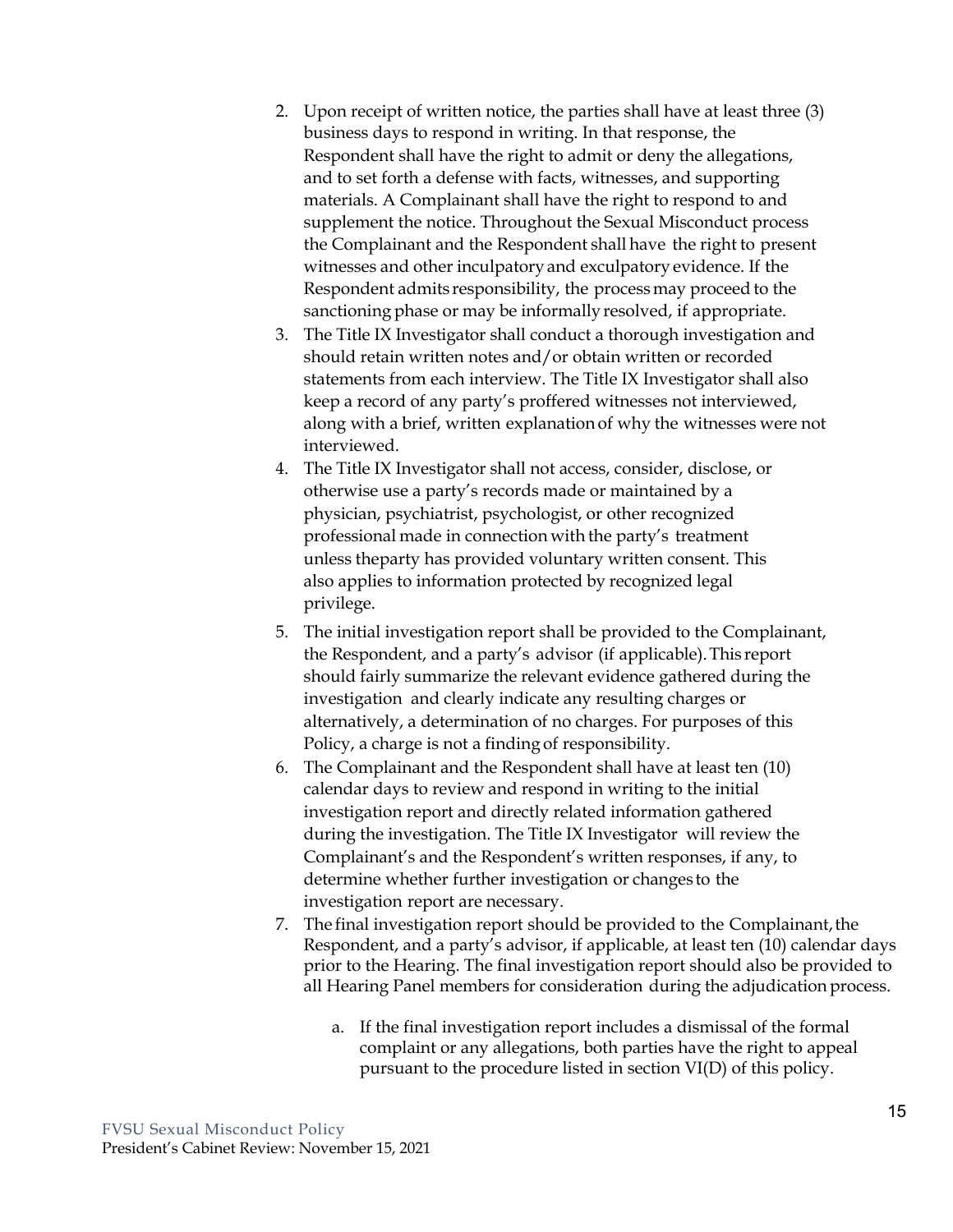#### B. **Resolution/Hearing**

The Respondent and the Complainant, as parties to the matter, may have the option of selecting informal resolution as a possible resolution in certain cases where the parties agree, and it is deemed appropriate by the institution. Where a matter is not resolved through informal resolution a hearing shall be set. All Sexual Misconduct cases shall be heard by a panel of faculty and/or staff. All institutional participants in the Sexual Misconduct resolution process shall receive appropriate annual training as directed by the System Director or Coordinator andrequired by the Clery Act and Title IX.

In no case shall a hearing to resolve a Sexual Misconduct allegation take place before the investigation report has been finalized. The investigator may testify as a witness regarding the investigation and findings but shall otherwise have no part in the hearing process and shall not attempt to otherwise influence the proceedings outside of providing testimony during the hearing. All directly related evidence shall be available at the hearing for the parties and their advisors to reference during the hearing.

Relevant facts or evidence that were not known or knowable to the parties prior to the issuance of the final investigative report shall be admissible during the hearing. Where practicable,parties must submit any new facts or evidence to the Title IX Coordinator. The Title IX Coordinator may consult as necessary with the Office of Legal and Government Affairs to determine the relevance of any newly submitted facts or evidence. The Title IX Coordinator will determine how the facts or evidence will be introduced, which may include, but is not limited to, enclosing the new facts or evidence in communications or materials shared with the parties and the hearing panel prior to the hearing. The admissibility of any facts or evidence known or knowable by the parties prior to the issuance of the final investigative report, and which were not submitted during the investigation, shall be determined by the Title IX Coordinator in compliance with the obligation to provide both parties an equal opportunity to present and respond to witnesses and other evidence. Notice of the date, time, and location of the hearing as well as the selected hearing panel members shall be provided to the Complainant and the Respondent at least 10 calendar days prior to the hearing. Notice shall be provided via institution email to the parties' institution email. Parties may attend the hearing with their advisor.

Hearings shall be conducted in-person or via video conferencing technology.Where FVSU determines that a party or witness is unable to be present in person due to extenuating circumstances, FVSU may establish special procedures to permit that individual to provide testimony from a separate location. In doing so, FVSU must determine whether there is a valid basis for the individuals' unavailability, require that the individual properly separated in a manner that ensures testimony has not been tainted, and make a determination that such arrangement will not unfairly disadvantage any party. Should it be reasonably believed that the individual presented tainted testimony, the hearing panel will disregard or discount the testimony. Parties may also request to provide testimony in a separate room from the opposing party, so long as no party is unfairly disadvantaged, and they have the opportunity to view the testimony remotely and submitfollow-up questions.

At all times participants in the hearing process, including parties, a party's advisor, and FVSU officials, are expected to act in a manner that promotes dignity and decorum throughout the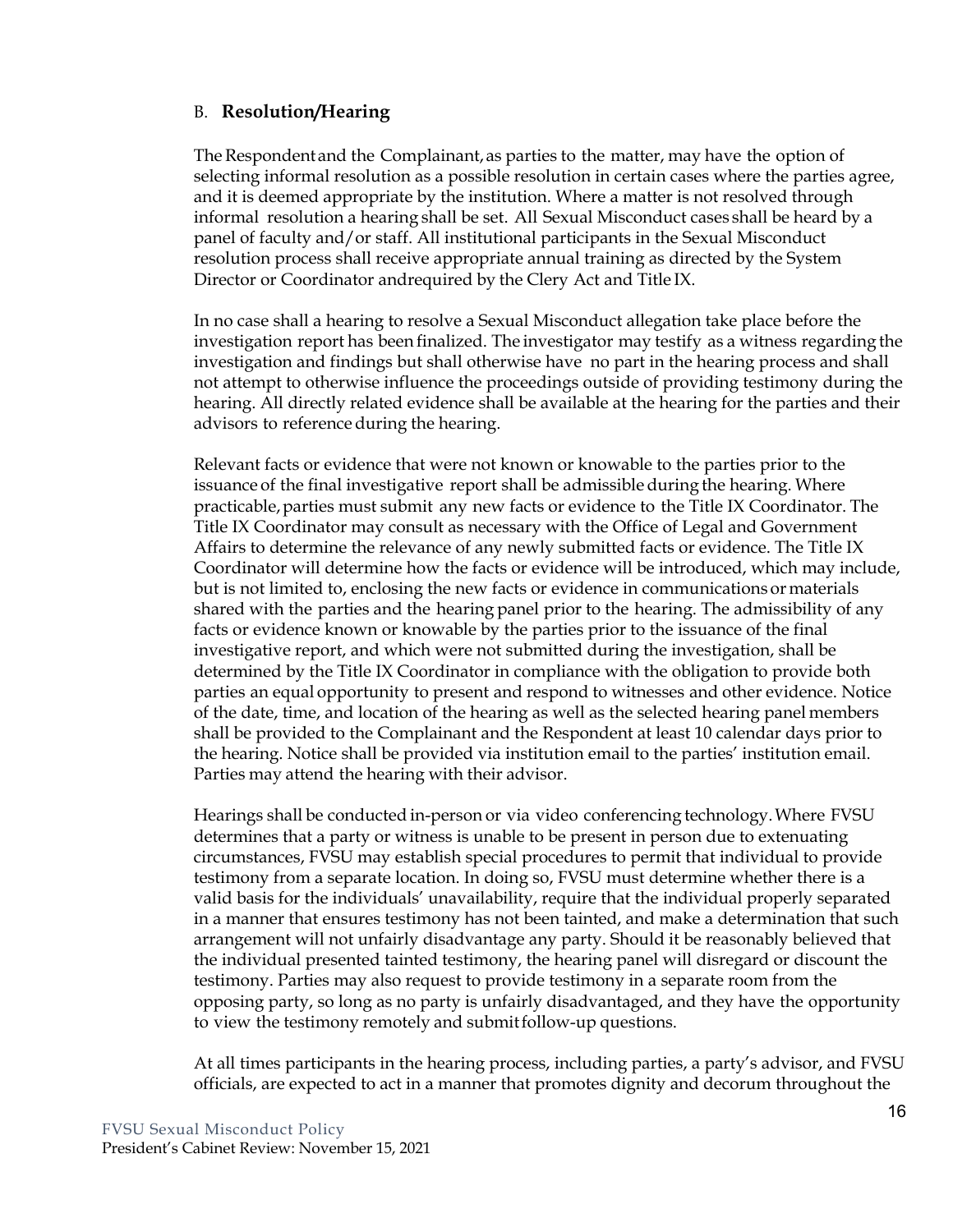hearing. Participants are expected to be respectful to others and follow procedural formalities outlined by this Policy and the institution. FVSU reserves the right to remove any participant from the hearing environment if the participant refuses to adhere to the institution's established rules of decorum.

The institution shall maintain documentation of the investigation and resolution process, which may include written findings of fact, transcripts, audio recordings, and/or video recordings. Any documentation shall be maintained for seven years.

Additionally, the following standard will apply to Title IX and Non-title IX Sexual Misconduct Hearings respectively.

#### • **Title IX Hearings**

**1.** Where a party or a witness is unavailable, unable, or otherwise unwilling to participate in the hearing, including being subject to cross-examination, the hearing panel shall not draw an adverse inference against the party of witness based solely on the party's absence from the hearing or refusal to subject to cross-examination.

**2.** The parties shall have the right to present witnesses and evidence at the hearing.

3. The parties shall have the right to confront witnesses and evidence at the hearing, including the other party, by having their advisor ask relevant questions directly to the witness. The Hearing Officer/Chair of the Hearing shall limit questions raised by the advisor when they are irrelevant to determining the truth of the allegations against the Respondent(s). In any event, the Hearing Officer shall err on the side of permitting all the raised questions and must document the reason for not permitting any particular questions to be raised.

4. Questions and evidence about the Complainant's sexual predisposition or prior sexual behavior shall be deemed irrelevant, unless such questions and evidence are offered to prove that someone other than the Respondent committed the alleged conduct or consent between the parties during the alleged incident.

5. The hearing panel shall not access, consider, disclose, or otherwise use a party's records made or maintained by a physician, psychiatrist, or other recognized professional made in connection with the party's treatment unless the party has provided voluntary written consent. This also applies to information protected by recognized legal privilege.

6. Formal judicial rules of evidence do not apply to the resolution process and the standard of evidence shall be a preponderance of the evidence.

7. Following a hearing, the parties shall be simultaneously provided a written decision via FVSU email of the hearing outcome and any resulting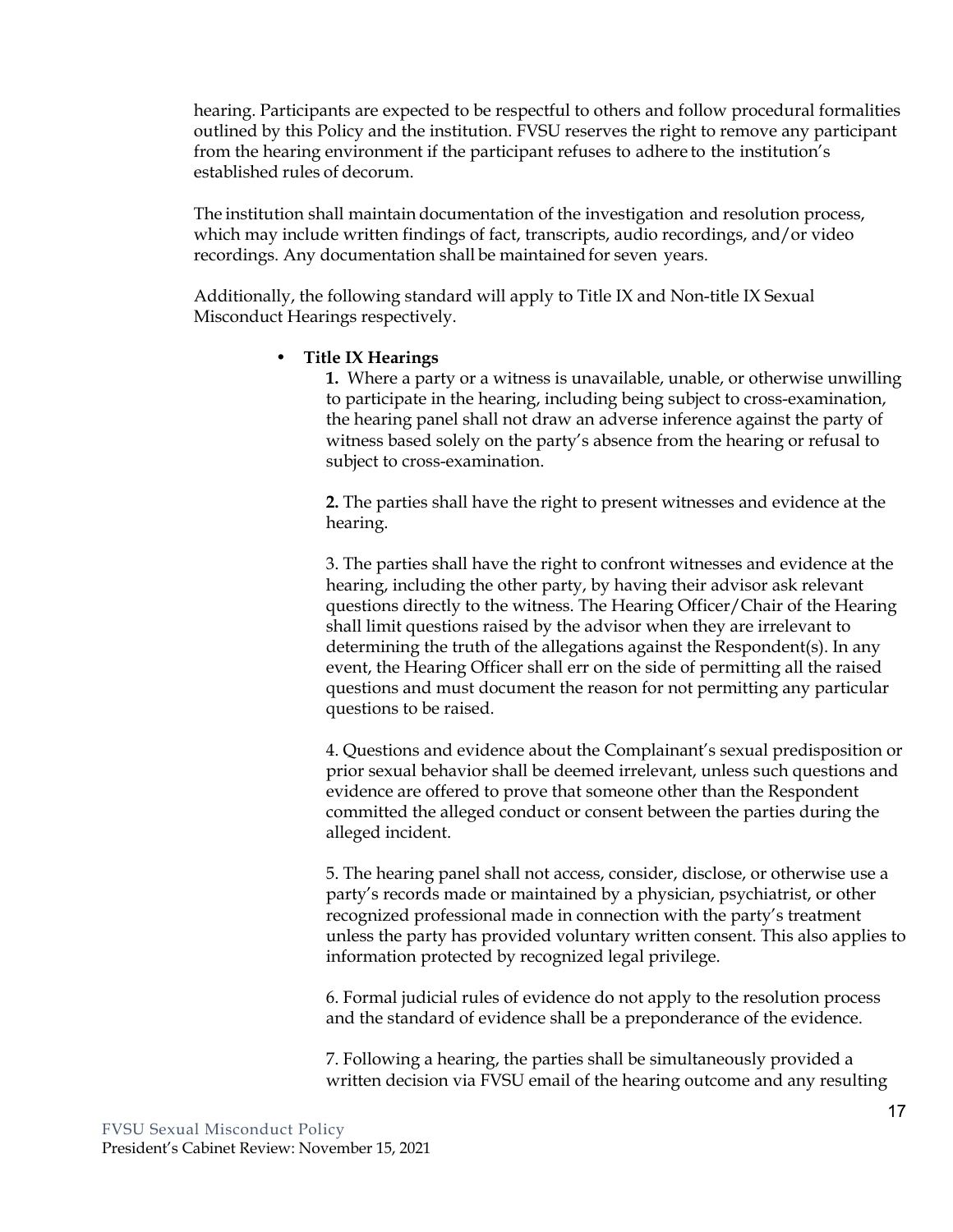sanctions or administrative actions. The decision must include the allegations, procedural steps taken through the investigation and resolution process, findings of facts supporting the determination(s), determination(s) regarding responsibility, and the evidence relied upon and rationale for any sanction or other administrative action. FVSU shall also notify the parties of their right to appeal as outlined below.

#### • **Non-Title IX Sexual Misconduct Hearings**

**1.** The parties shall have the right to present witnesses and evidence at the hearing.Witness testimony, if provided, shall pertain to knowledge and facts directly associated with the case being heard.

2. The parties shall have the right to confront any witnesses, including the other party, by submitting written questions to the Hearing Officer for consideration. Advisors may actively assist in drafting questions. The Hearing Officer shall ask the questions as written and will limit questions only if they are irrelevant to determining the truth of the allegations against the Respondent(s). In any such event, the Hearing Officer shall err on the side of asking all submitted questions and must document the reason for now asking any particular questions.

3. Questions and evidence about the Complainant's sexual predisposition or prior sexual behavior shall be deemed irrelevant, unless such questions and evidence areoffered to prove that someone other than the Respondent committed the alleged conductor consentbetween the parties during the alleged incident.

4. The hearing panel shall not access, consider, disclose, or otherwise us aparty's recordsmade or maintained by a physician, psychologist, or other recognized professional made in connection with the party's treatment unlessthe party has provided voluntary written consent. This also applies to information protected by recognized legal privilege.

5. Formal judicial rules of evidence do not apply to the resolution process and the standard of evidence shall be a preponderance of the evidence.

6. Following a hearing, the parties shall be simultaneously provided a written decision via FVSU email of the hearing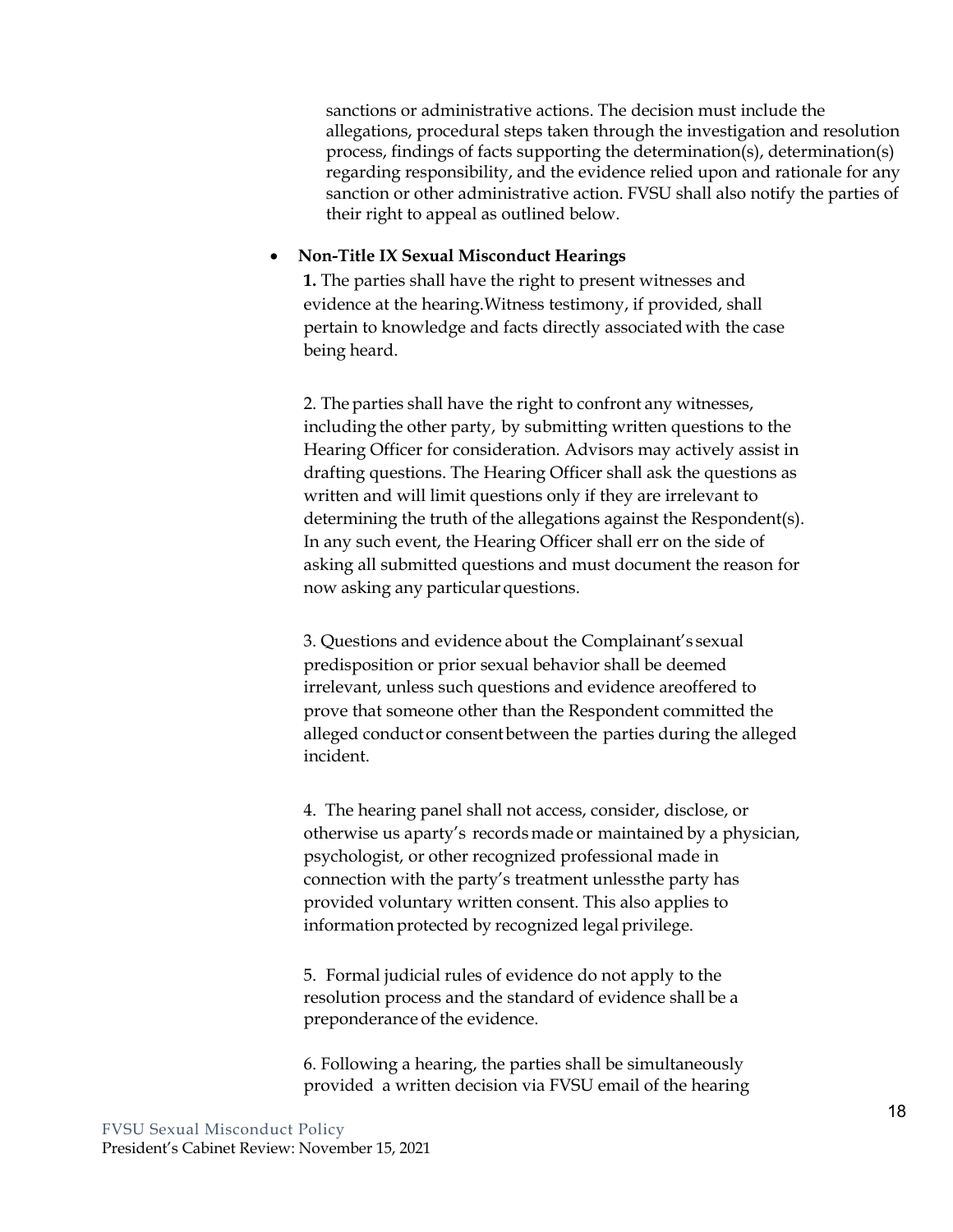outcome and any resulting sanctions or administrative actions. The decision must include the allegations, procedural steps taken through the investigation and resolution process, findingsof facts supporting the determination(s), determination(s) regarding responsibility, and the evidence relied upon and rationale for any sanction or other administrative action. FVSU shall also notify the parties of their right to appeal, as outlined below.

## **VIII. Possible Sanctions for Sexual Misconduct and Sexual Harassment under Title IX**

In determining the severity of sanctions or corrective actions the following should be considered: the frequency, severity, and/or nature of the offense; history of past conduct; an offender's willingness to accept responsibility; previous institutional response to similarconduct; strength of the evidence; and the wellbeing of the university community. The institution will determine sanctions and issue notice of the same, as outlined above.

The broad range of sanctions includes: expulsion; suspension for an identified time frame or until satisfaction of certain conditions or both; temporary or permanent separation of the parties (e.g., change in classes, reassignment of residence,no contact orders, limiting geography of where parties can go on campus) with additional sanctions for violating no-contact orders; required participation in sensitivity training/awareness education programs; required participation in alcohol and other drug awareness and abuse prevention programs; counseling or mentoring; volunteering/community service; loss of institutional privileges; delays in obtaining administrative services and benefits from the institution (e.g., holding transcripts, delaying registration, graduation, diplomas); additional academic requirements relating to scholarly work or research; financial restitution; or any other discretionary sanctions directly relatedto the violation or conduct.

For suspension and expulsion, the institution must articulate, in its written decision, the substantial evidence relied upon in determining that disciplinary suspension or expulsion were appropriate. For purposes of this policy substantial evidence means evidence that a reasonable person might acceptto support the conclusion.

See FVSU Student Handbook for additional information regarding sanctions.

## **IX. Appeals**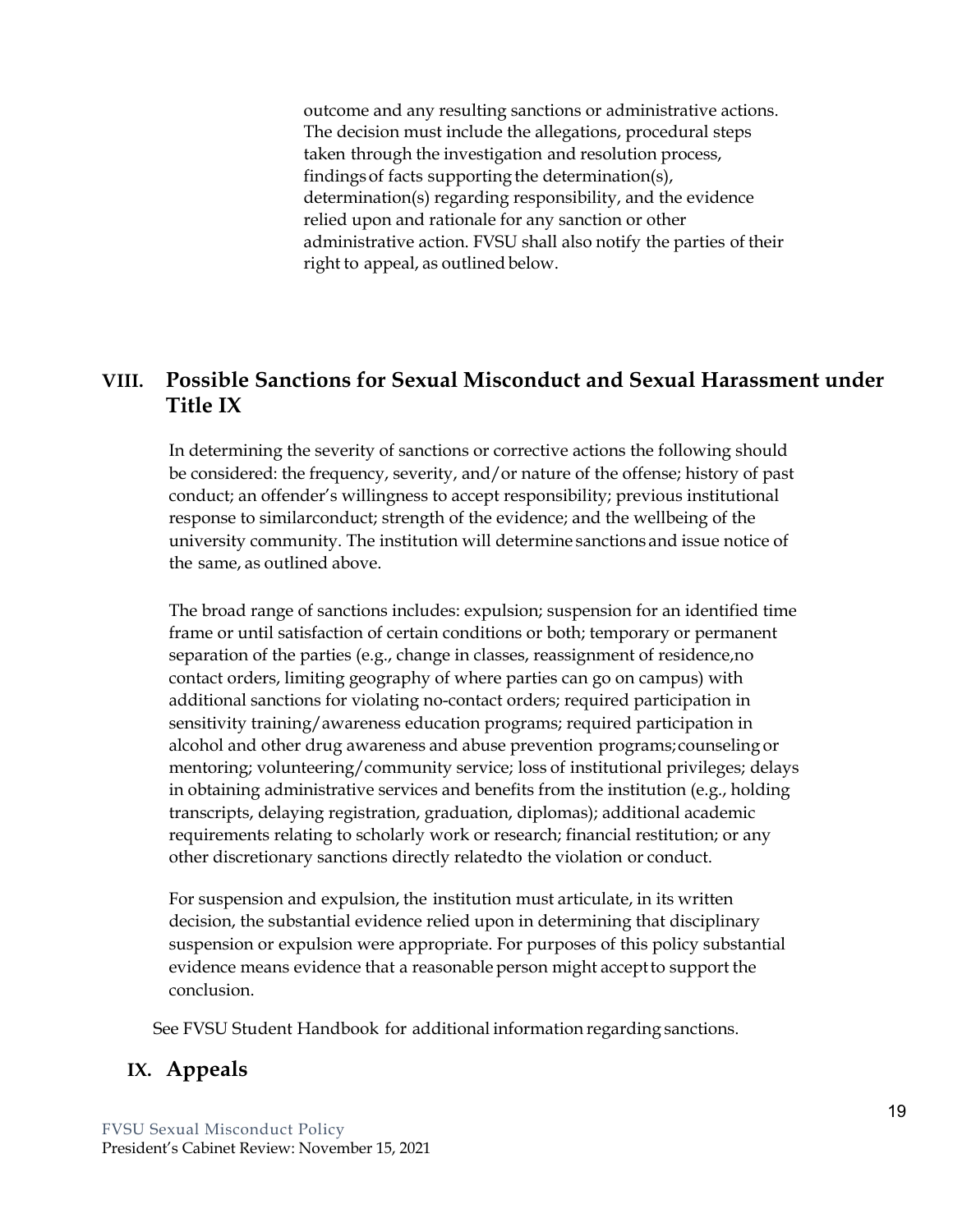An appeal may be allowed in any case where sanctions are issued, even when such sanctions are deferred or held "in abeyance," such as probation or expulsion. The Respondent and the Complainant shall have the right to appeal the outcome on any of the following grounds:

- 1. To consider new information, sufficient to alter the decision, or other relevant facts not brought out in the original hearing, because such information was not known or knowable to the person appealing during the time of the hearing;
- 2. To allege a procedural error within the hearing process that may have substantially impacted the fairness of the hearing, including but not limited to whether any hearing questions were improperly excluded or whether the decision was tainted by a conflict of interest or bias by the Title IX Coordinator, Title IX Investigator(s), decision makers(s); or
- 3. To allege that the finding was inconsistent with the weight of the information.

The Respondent or Complainant may appeal to the President or his or her designee in writing, provided the basis for the appeal is limited to the criteria listed above. Students who have accepted an Informal Resolution are not eligible for appeal. A Respondent or Complainant will have five (5) days from receipt of the official outcome letter to send their appeal to the Title IX Coordinator. The appeal must be submitted in writing on the appeal deadline and must explicitly state why an appeal is warranted. When an appeal is timely received and appropriately sets forth one or more of the grounds outlined above, the non-appealing party will receive a copy of the appeal and will have five (5) Days from the date of the notice of appeal to submit a response to the Title IX Coordinator. The non-appealing party's response shall be limited to the matters properly raised on appeal.

The Title IX Coordinatorwill compile all pertinent information and deliver the appeal packet to the President or his or her designee. The appeal shall be a review of the record only, and no new meeting with the Respondent or Complainant is required. The President or designee may:

- 1. Affirm the original finding and sanction;
- 2. Affirm the original finding but issue a new sanction of greater or lesser severity;
- 3. Remand the case back to the decision-maker to correct a procedural or factual defect; or
- 4. Reverse or dismiss the case if there was a procedural or factual defect that cannot be remedied by remand.

The President or his or her designee's decision shall be simultaneously issued in writing to the parties within a reasonable time period. The President or his or her designee's decision shall be the final decision of the institution. In no case shall there be provided more than one level of institutional appeal.

Following the decision of the President or his or her designee, a student may apply to the Board of Regents for further review of the decision pursuant to Board of Regents Policy 6.26. Appeals received after the designated deadlines above will not be considered unless FVSU or Board of Regents has granted an extension prior to the deadline.If an appeal is not received by the deadline the last decision on the matter will become final.